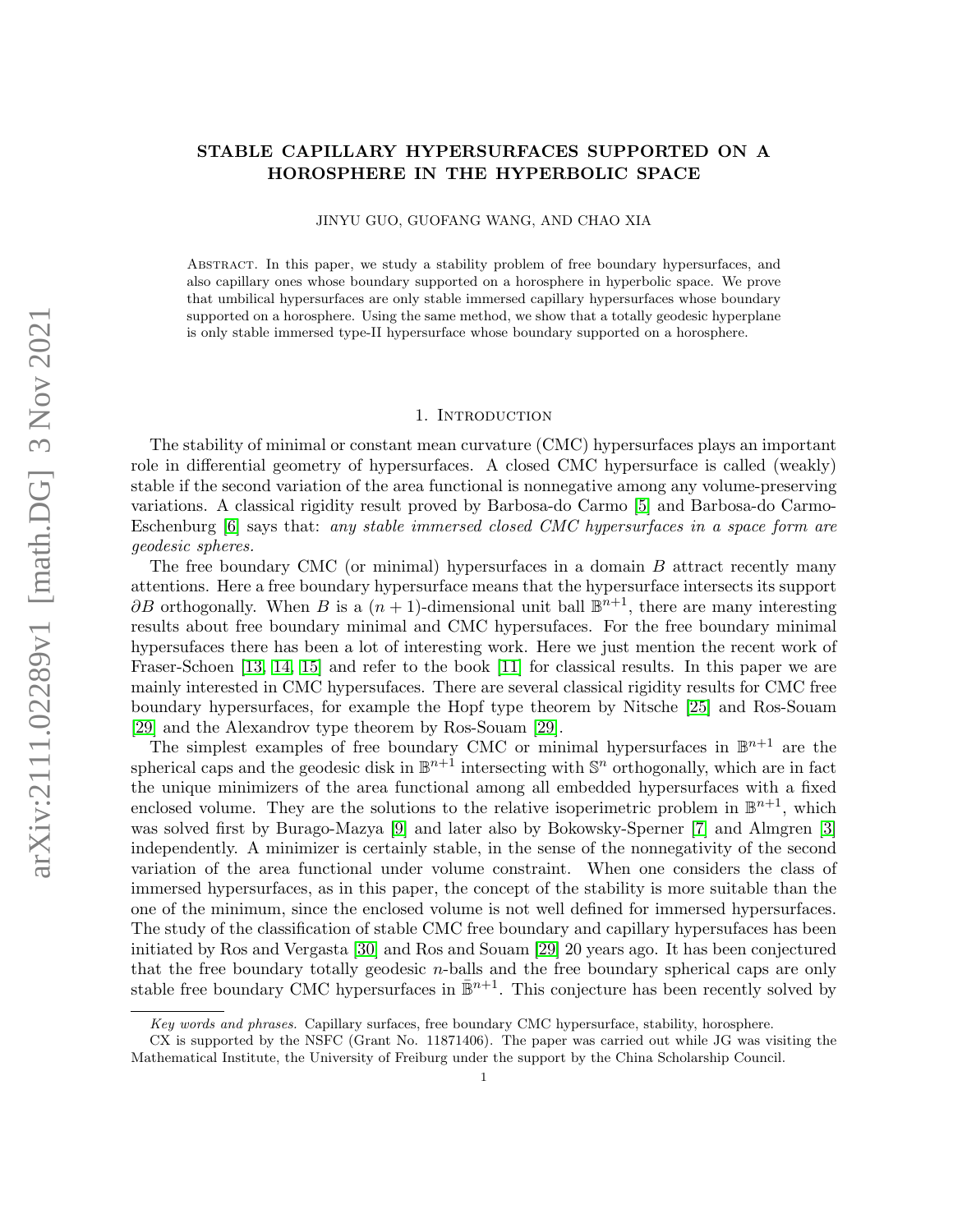Nunes [\[26\]](#page-15-4) in two dimensions (see also Barbosa [\[4\]](#page-14-8)) and by Wang-Xia [\[34\]](#page-15-5) in any dimensions. Moreover, Wang-Xia [\[34\]](#page-15-5) gave complete classifications for any stable capillary hypersurfaces in a geodesic ball of any space forms. Recall that a capillary hypersurface in  $\mathbb{B}^{n+1}$  is a CMC hypersurface whose boundary intersects  $\mathbb{S}^n$  at a constant contact angle. A capillary hypersurface is called stable if the second variation of the energy functional of this hypersurface is non-negative among any volume-preserving variations.

When B is an Euclidean half-space  $\mathbb{R}^{n+1}_+$ , its boundary  $\partial B = \mathbb{R}^n$  is a totally geodesic hyperplane. It is clear that in this case if we consider the stability problem for free boundary hypersurfaces, it reduces to the case of closed hypersurfaces mentioned above through a simply reflection. However, if one considers capillary hypersurfaces with a contact angle  $\theta \neq \pi/2$ , the stability problem becomes non-trivial. Very recently, Ainouz-Souam [\[2\]](#page-14-9) characterized that the spherical caps are only stable immersed capillary hypersurface in  $\mathbb{R}^{n+1}_+$  in the case the contact angle  $\theta < \pi/2$ , under a condition that the boundary is embedded. For the contact angle  $\theta > \pi/2$ , Choe and Koiso [\[10\]](#page-14-10) showed the same result, under a stronger condition that the boundary of hypersurface is convex. See also the previous work of Marinov [\[24\]](#page-15-6) for  $n = 2$ .

In this paper we are interested in the stability problem of capillary hypersurfaces supported on a horosphere in hyperbolic space  $\mathbb{H}^{n+1}$  (of sectional curvature -1). A horosphere is a complete non-compact hypersurface with all principal curvatures equal to 1.

Our main result in this paper is the following theorem.

<span id="page-1-0"></span>Theorem 1.1. A compact, immersed capillary hypersurface with boundary supported on a horosphere in  $\mathbb{H}^{n+1}$  is stable if and only if it is umbilical.

We remark that an umbilical hypersurface in  $\mathbb{H}^{n+1}$  is a piece of a total geodesic sphere, an equidistant hypersurface, a horosphere or a geodesic sphere.

As a special case, we have the classification for stable free boundary constant mean curvature hypersurfaces.

<span id="page-1-1"></span>Corollary 1.1. A compact, immersed free boundary CMC hypersurface with boundary supported on a horosphere in  $\mathbb{H}^{n+1}$  is stable if and only if it is umbilical.

We emphasize that in Thereom [1.1](#page-1-1) and hence in Corollary 1.1 there is no requirement that the boundary is embedded. We believe that our method can be used to improve the results of Ainouz-Souam [\[2\]](#page-14-9) and Choe and Koiso [\[10\]](#page-14-10) by removing the embeddedness of the boundary.

Let us discuss the main difference between this work and our previous work in [\[34\]](#page-15-5). In order to compare, let us review the main steps used in [\[34\]](#page-15-5). The crucial ingredient in proving the classification result in [\[34\]](#page-15-5) is a family of new Minkowski type formulas which involve no boundary term. For instance, for an immersion smooth hypersurface  $x : M \to \mathbb{B}^{n+1}$  with free boundary in  $\mathbb{R}^{n+1}$ , it holds

(1.1) 
$$
n \int_M V_a dA = \int_M H \langle X_a, \nu \rangle dA,
$$

where  $a \in \mathbb{R}^{n+1}$  is a constant vector field,  $V_a$  and  $X_a$  are defined by

<span id="page-1-3"></span><span id="page-1-2"></span>
$$
V_a := \langle x, a \rangle, \qquad X_a := \langle x, a \rangle x - \frac{1}{2} (1 + |x|^2) a.
$$

The key features of  $X_a$  are its conformal Killing property and being tangential to the support  $\mathbb{S}^n$ . By [\(1.1\)](#page-1-2) the function  $nV_a - H\langle X_a, \nu \rangle$ ,  $a \in \mathbb{R}^{n+1}$  can be used as an admissible test function for the stability. Moreover this function has nice properties, which imply that the stability leads to a geometric condition

(1.2) 
$$
\int_M (n|x|^2 - \frac{1}{2}(|x|^2 - 1)H\langle x,\nu\rangle)(n|h|^2 - H^2)dA \le 0.
$$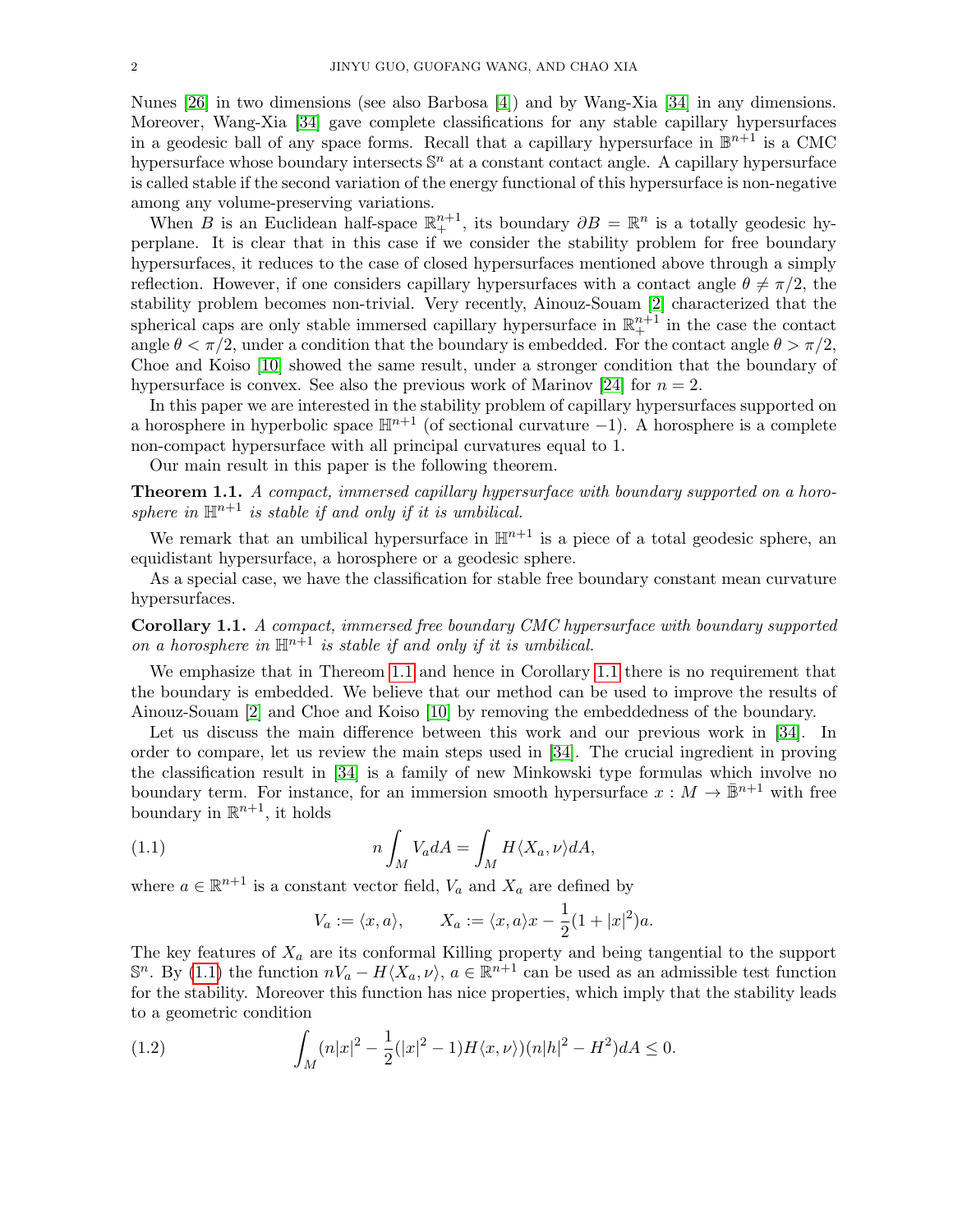If the integrand is non-negative, it is easy to see that the hypersurface must be umbilical. One can not directly to show the non-negativity. Instead we used another auxiliary function

$$
\Phi = \frac{1}{2}(|x|^2 - 1)H - n\langle x, \nu \rangle
$$

and added [\(1.2\)](#page-1-3) with  $\int_M \Phi \Delta \Phi dA$ , which is in fact zero. Then the new integrand is non-negative and the umbilic is easy to show. Such a technique of using Minkowski formulas in handling stability problems is effective, and goes back at least to the work of [\[5\]](#page-14-0) and [\[6\]](#page-14-1). For a specific problem, the choice of suitable admissible test functions and the auxiliary function  $\Phi$  is the key. We refer to a recent survey paper [\[36\]](#page-15-7) for details.

We follow closely this approach in this paper, with crucial modifications. We indicate the modifications in the case of free boundary hypersurfaces. We shall use the half space model for  $\mathbb{H}^{n+1}$  and consider the horosphere

<span id="page-2-1"></span>
$$
\mathcal{H} = \{x \in \mathbb{R}^{n+1}_+ : x_{n+1} = 1\}.
$$

We first establish a Minkowski type formula for free boundary hypersurface supported on  $\mathcal{H}$ ,

(1.3) 
$$
\int_{M} nV_{n+1} - \bar{g}(X_{n+1}, \nu)H dA = 0,
$$

where  $V_{n+1}$  and  $X_{n+1}$  are defined by

$$
V_{n+1} := \frac{1}{x_{n+1}}, \qquad X_{n+1} := x - E_{n+1}.
$$

Here  $X_{n+1}$  is a conformal Killing vector field in  $\mathbb{H}^{n+1}$  parallel to H. Different from the previous case, where  $(n+1)$  conformal Killing fields  $X_a$ ,  $a = E_i$ ,  $i = 1, \dots, n+1$  are used, we here only use one conformal vector field  $X_{n+1}$  $X_{n+1}$  $X_{n+1}$ .<sup>1</sup> Similarly, by [\(1.3\)](#page-2-1) we know

(1.4) 
$$
\varphi_{n+1} = nV_{n+1} - \bar{g}(X_{n+1}, \nu)H
$$

is an admissible test function in the stability inequality, by which we derive an integral inequality

<span id="page-2-2"></span>
$$
(1.5)\int_M \left(nV_{n+1}^2 + HV_{n+1}\bar{g}(E_{n+1},\nu)\right)(n|h|^2 - H^2)dA - H\int_M \bar{g}(x,\nu)(n|h|^2 - H^2)V_{n+1}dA \le 0.
$$

As a next step we want to add some vanishing integral term  $\int_M \Delta \frac{1}{2} \Phi^2 (= 0)$  to handle the first term in the RHS of [\(1.5\)](#page-2-2). However, the second term in the RHS of [\(1.5\)](#page-2-2) makes trouble. The key observation is that the term is equal to  $\int_M \bar{g}(x,\nu)J\varphi_{n+1}dA$ , which can be transformed to a boundary integral, by utilizing the Killing property of x. Now by using a special choice  $\Phi$  (see [\(4.11\)](#page-12-0)), with  $0 = \int_M \Delta \frac{1}{2} \Phi^2 - \int_{\partial M} \Phi \nabla_{\mu} \Phi$ , we find  $\int_M \Delta \frac{1}{2} \Phi^2$  controls the first term in the RHS of [\(1.5\)](#page-2-2), while  $\int_{\partial M} \Phi \nabla_{\mu} \Phi$  cancels the boundary integral transformed from the second term in the RHS of [\(1.5\)](#page-2-2). Moreover, the new resulted integrand has a sign and the classification follows. In the proof we should be careful of the roles that the position vector field  $x$  and the constant vector field play. They are quite different to the roles in [\[34\]](#page-15-5). Especially here the position vector x plays a very crucial role. We refer to Section [4](#page-11-0) for the detailed proof and for the general case of capillary hypersurfaces.

The Minkowski formula [\(1.3\)](#page-2-1), and also its generalization [\(3.11\)](#page-9-0) below, has its own interest. In particular, using the idea of Guan-Li  $[16, 17]$  $[16, 17]$ , from  $(1.3)$  one can introduce a suitable flow to deform free boundary hypersurfaces supported on a horosphere as in [\[31,](#page-15-10) [34,](#page-15-5) [37\]](#page-15-11). With this

$$
X_{\alpha} = x_{n+1}E_{\alpha} - x_{\alpha}E_{n+1} + (x_{\alpha}x - \frac{1}{2}|x|^2 E_{\alpha}), \quad \alpha = 1, \cdots, n,
$$

<span id="page-2-0"></span><sup>1</sup>We remark that there are other conformal Killing vector fields

from which one can also obtain Minkowski type formulas. However we are unable to use those formulas.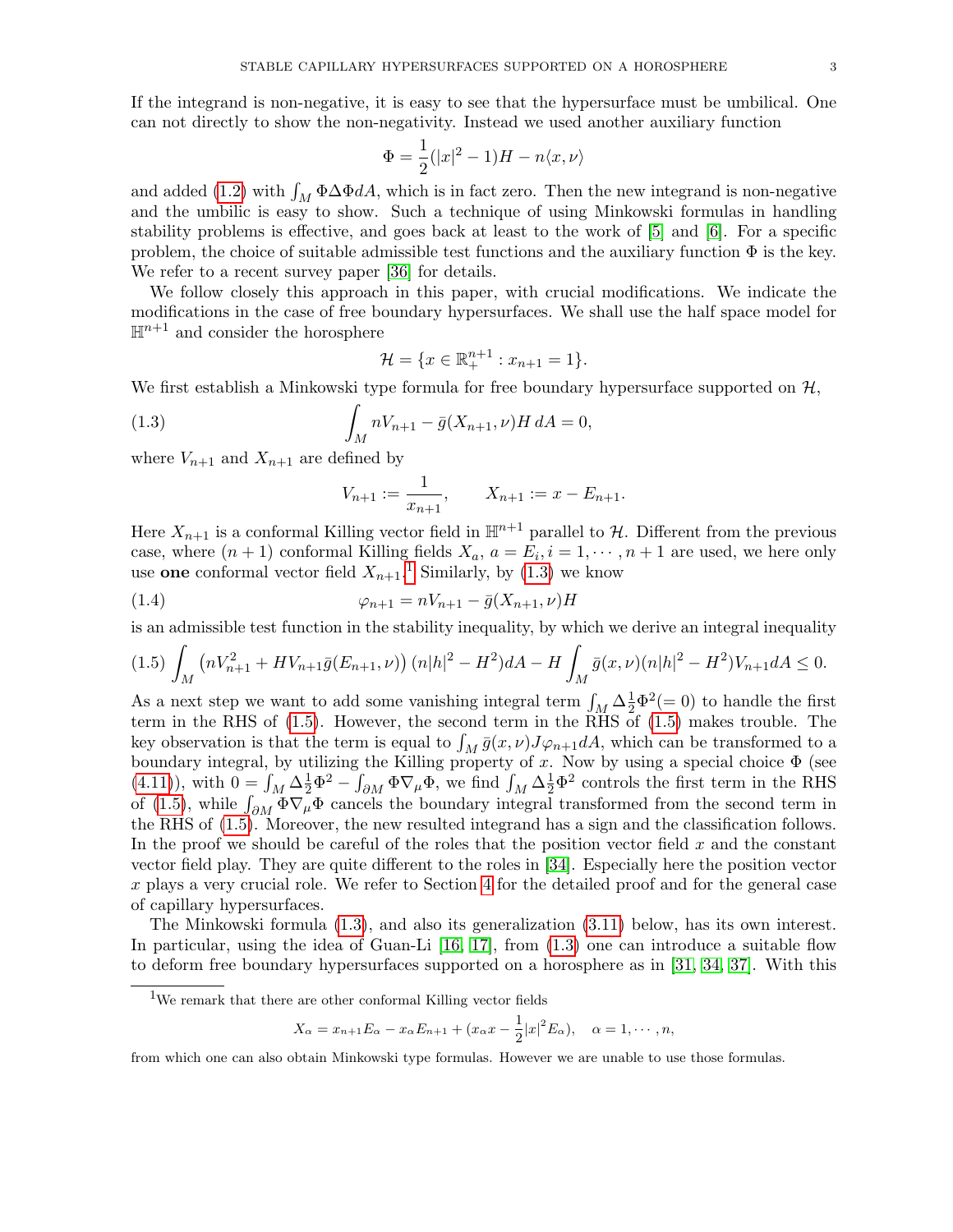method we hope to establish Alexandrov-Fenchel inequalities for these hypersurfaces as in [\[31\]](#page-15-10) in a forthcoming paper.

Our method also applies to type-II stable capillary hypersurfaces with boundary supported on a horosphere in  $\mathbb{H}^{n+1}$ . A capillary hypersurface is called type-II stable if the second variation of the area functional at a capillary hypersurface is nonnegative among all wetting-area-preserving variations (see Section [5\)](#page-13-0). This concept is related to the type-II partitioning problem which has been considered by Burago-Maz'ya in late 60s [\[9\]](#page-14-5) and Benkowski-Sperner [\[7\]](#page-14-6). Recently, Guo-Xia [\[18\]](#page-15-12) gave the complete classification for type-II stable capillary hypersurfaces in a geodesic ball in a space form. We observe that  $\varphi_{n+1}$  in [\(4.1\)](#page-11-1) below also satisfies  $\int_{\partial M} \varphi_{n+1} ds = 0$ , which could be used as a test function for the type-II stability problem. By using the same proof we get the following classification.

<span id="page-3-1"></span>Theorem 1.2. An immersed minimal hypersurface M with capillary boundary supported on a horosphere in  $\mathbb{H}^{n+1}$  is type-II stable if and only if M is totally geodesic.

In fluid mechanics a capillary surface is an interface between two fluids in the absence of gravity. Sessile drops, liquid bridges, rivulets, and liquid drops on fibers are examples of capillary surfaces. Various stability problems are interested in fluid mechanics, see for example [\[8\]](#page-14-11). For more information about capillary hypersurfaces, especially the physical interpretation of capillary hypersurfaces, we refer to the book of R. Finn [\[12\]](#page-14-12).

There have been many interesting stability results for capillary hypersurfaces within other types of domains, e.g., in a wedge, a slab, a cone, a cylinder or in a polygon. Here we just mention a few [\[1,](#page-14-13) [2,](#page-14-9) [20,](#page-15-13) [21,](#page-15-14) [23,](#page-15-15) [24,](#page-15-6) [27,](#page-15-16) [22,](#page-15-17) [28,](#page-15-18) [32,](#page-15-19) [33\]](#page-15-20).

The remaining part of this paper is organized as follows. In Section [2](#page-3-0) we present the basic properties of capillary hypersurfaces supported on a horosphere. In Section [3](#page-7-0) we prove useful geometric formulas for hypersurfaces supported on a horosphere. Moreover, we find an admissible test function, by proving a Minkowski type identity. We prove Theorem [1.1](#page-1-0) and Theorem [1.2](#page-3-1) for the capillary hypersurface in Section [4](#page-11-0) and the type-II hypersurface in Section [5](#page-13-0) respectively.

# 2. Capillary hypersurfaces supported on a hoposphere

<span id="page-3-0"></span>Let  $(\bar{M}^{n+1}, \bar{g})$  be an oriented  $(n+1)$ -dimensional Riemannian manifold and B a domain in  $\overline{M}$  with smooth boundary  $\partial B$  in  $\overline{M}$ . Let  $x:(M^n,g)\to (\overline{M},\overline{g})$  be an isometric immersion of an orientable n-dimensional compact manifold M with boundary  $\partial M$  satisfying  $x_{|\partial M} : \partial M \to \partial B$ . Such an immersion is called an immersion supported on  $\partial B$ . We emphasize that in this paper any hypersurface we consider is immersed and its boundary map  $x_{i\partial M}$ :  $\partial M \to \partial B$  is also only immersed. Both are not necessarily embedded. However, for the convenience of notation, we do not distinguish M with its image  $x(M)$  (∂M with  $x(\partial M)$  resp.), through all computations are in fact carried out on  $M$  by using the pull-back of  $x$ .

We denote by  $\bar{\nabla}$ ,  $\bar{\Delta}$  and  $\bar{\nabla}^2$  the gradient, the Laplacian and the Hessian on  $\bar{M}$  w.r.t.  $\bar{g}$ respectively, while by  $\nabla$ ,  $\Delta$  and  $\nabla^2$  the gradient, the Laplacian and the Hessian on M w.r.t. its induced metric respectively. We will use the following terminology for four normal vector fields. We choose one of the unit normal vector field along x and denote it by  $\nu$ . We denote by N the unit outward normal to  $\partial B$  in B and  $\mu$  be the unit outward normal to  $\partial M$  in M. Let  $\bar{\nu}$  be the unit normal to  $\partial M$  in  $\partial B$  such that the bases  $\{\nu, \mu\}$  and  $\{\bar{\nu}, \bar{N}\}$  have the same orientation in the normal bundle of  $\partial M \subset \overline{M}$ . See Figure 1, where  $\overline{M} = \mathbb{H}^{n+1}$  and  $\partial B = \mathcal{H}$ , a horosphere.

Denote by  $h$  and  $H$  the second fundamental form and the mean curvature of the immersion  $x$ respectively. Precisely,  $h(X, Y) = \bar{g}(\nabla_X \nu, Y)$  and  $H = \text{tr}_q(h)$ . The boundary map  $x_{|\partial M} : \partial M \to$  $\partial B$  is an immersion in  $\partial B$ . Its mean curvature is denoted by H.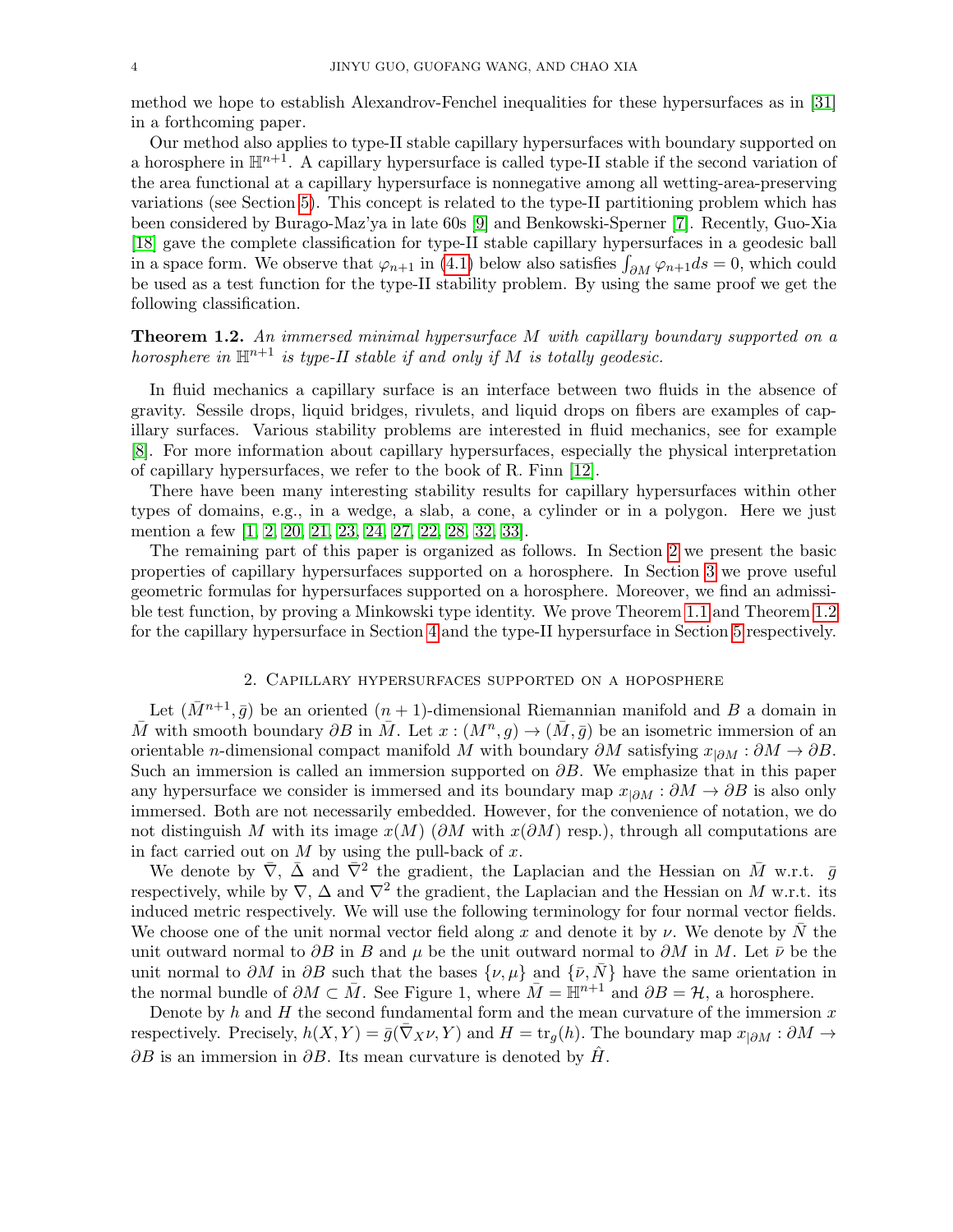

FIGURE 1. Hypersurface M supported on  $H$ .

By an admissible variation of x we mean a differentiable map  $x : (-\epsilon, \epsilon) \times M \to \overline{M}$  such that  $x(t, \cdot) : M \to M$  is an immersion satisfying  $x(t, \partial M) \subset \partial B$  for every  $t \in (-\epsilon, \epsilon)$  and  $x(0, \cdot) = x$ . For this variation, the area functional  $A: (-\epsilon, \epsilon) \to \mathbb{R}$  and the volume functional  $V: (-\epsilon, \epsilon) \to \mathbb{R}$ are defined by

$$
A(t) = \int_M dA_t,
$$
  

$$
V(t) = \int_{[0,t] \times M} x^* dV_{\bar{M}},
$$

where  $dA_t$  is the area element of M with respect to the metric induced by  $x(t, \cdot)$  and  $dV_{\bar{M}}$  is the volume element of M. A variation is said to be volume-preserving if  $V(t) = V(0) = 0$  for each  $t \in (-\epsilon, \epsilon)$ . Another area functional  $A_W(t) : (-\epsilon, \epsilon) \to \mathbb{R}$ , which is called wetting area functional, is defined by

$$
A_W(t) = \int_{[0,t] \times \partial M} x^* dA_{\partial B},
$$

where  $dA_{\partial B}$  is the area element of  $\partial B$ . Fix a real number  $\theta \in (0, \pi)$ . The energy functional  $E(t): (-\epsilon, \epsilon) \to \mathbb{R}$  is defined by

<span id="page-4-0"></span>
$$
E(t) = A(t) - \cos \theta A_W(t).
$$

The first variation formulas of  $A(t)$ ,  $A_W(t)$ ,  $V(t)$  and  $E(t)$  for an admissible variation with a variation vector field  $Y = \frac{\partial}{\partial t} x(t, \cdot)|_{t=0}$  are given by

(2.1) 
$$
A'(0) = \int_M H\bar{g}(Y,\nu) dA + \int_{\partial M} \bar{g}(Y,\mu) ds,
$$

(2.2) 
$$
A'_W(0) = \int_{\partial M} \bar{g}(Y,\bar{\nu}) ds,
$$

(2.3) 
$$
V'(0) = \int_M \bar{g}(Y,\nu) dA,
$$

(2.4) 
$$
E'(0) = \int_M H\bar{g}(Y,\nu)dA + \int_{\partial M}\bar{g}(Y,\mu-\cos\theta\,\bar{\nu})ds,
$$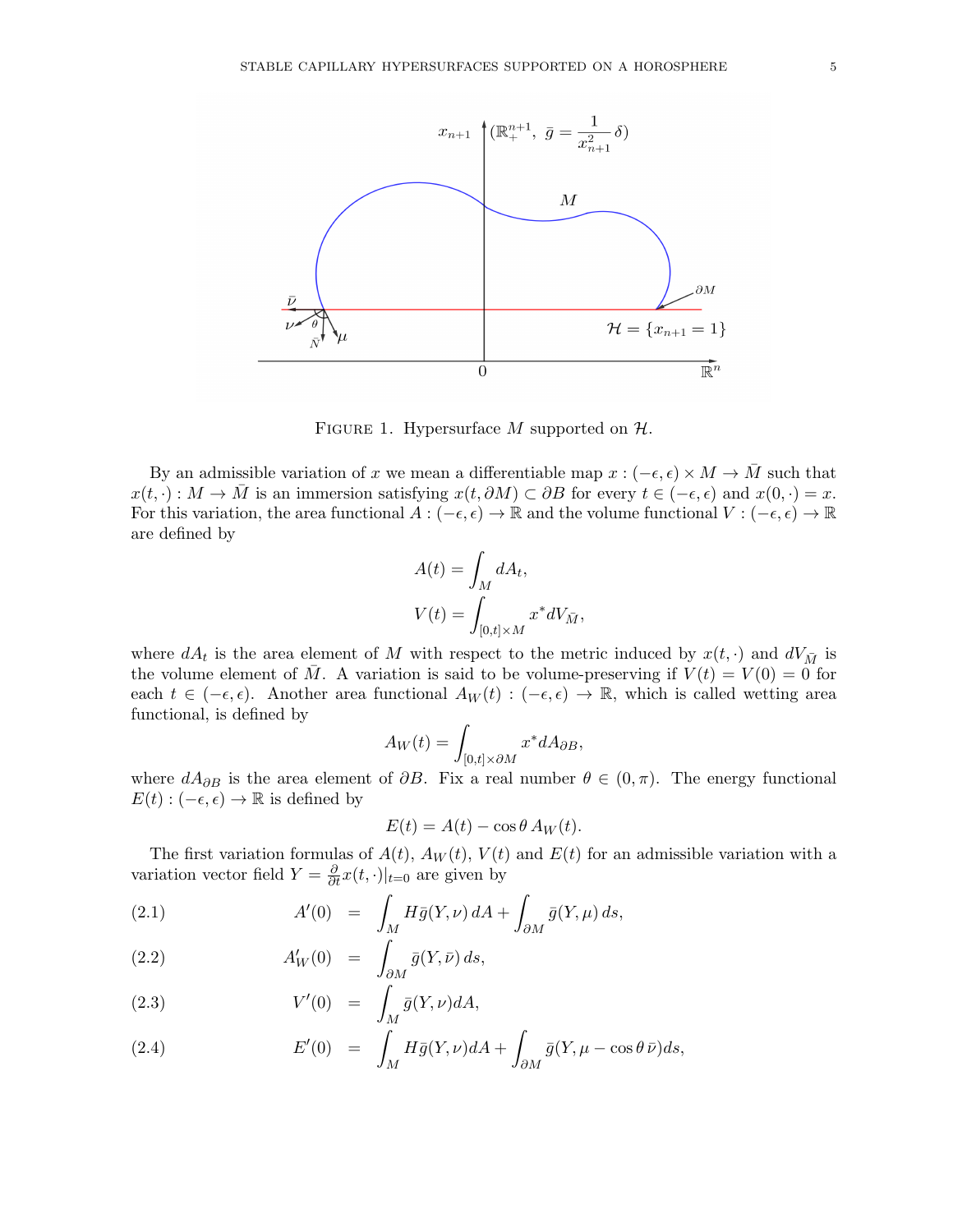where dA and ds are the area element of M and  $\partial M$  respectively. For the proof see e.g. [\[29,](#page-15-2) [34\]](#page-15-5).

**Definition 2.1.** An immersion  $x : M \to \overline{M}$  with boundary ∂M supported on ∂B is said to be capillary if it is a critical point of the energy functional  $E$  for any volume-preserving variation of x.

It follows from the above first variation formulas  $(2.3)$  and  $(2.4)$  that x is capillary if and only if x has constant mean curvature and  $\partial M$  intersects  $\partial B$  at an angle which equals to the constant  $\theta$ . When  $\theta = \frac{\pi}{2}$  $\frac{\pi}{2}$ , a capillary hypersurface is a free boundary CMC hypersurface.

For each smooth function  $\varphi$  on M with  $\int_M \varphi dA = 0$ , there exists an admissible volumepreserving variation of x with the variation vector field having  $\varphi \nu$  as its normal part (see [\[29\]](#page-15-2), page 348). When  $x$  is a capillary hypersurface, for an admissible volume-preserving variation with respect to  $\varphi$ , the second variational formula of E is given by

<span id="page-5-0"></span>(2.5) 
$$
E''(0) = -\int_M \varphi(\Delta \varphi + (|h|^2 + \overline{\text{Ric}}(\nu, \nu))\varphi) dA + \int_{\partial M} \varphi(\nabla_\mu \varphi - q\varphi) ds.
$$

Here

<span id="page-5-1"></span>(2.6) 
$$
q = \csc \theta h^{\partial B}(\bar{\nu}, \bar{\nu}) + \cot \theta h(\mu, \mu),
$$

 $\overline{\text{Ric}}$  is the Ricci curvature tensor of  $\overline{M}$ , and  $h^{\partial B}$  is the second fundamental form of  $\partial B$  in  $\overline{M}$ given by  $h^{\partial B}(X,Y) = \bar{g}(\bar{\nabla}_X \bar{N}, Y)$ , see e.g. [\[29\]](#page-15-2).

**Definition 2.2.** A capillary hypersurface is called stable if  $E''(0) > 0$  for all volume-preserving variations, that is,

<span id="page-5-2"></span>(2.7) 
$$
E''(0) \ge 0
$$
,  $\forall \varphi \in C^{\infty}(M)$  satisfies  $\int_M \varphi dA = 0$ .

The following proposition is a well-known and fundamental fact for capillary hypersurfaces when  $\partial B$  is umbilical in  $\overline{M}$ . See e.g. [\[34,](#page-15-5) Proposition 2.1].

<span id="page-5-5"></span>**Proposition 2.1.** Assume ∂B is umbilical in  $\overline{M}$ . Let  $x : M \rightarrow \overline{M}$  be an immersion whose boundary  $\partial M$  intersects  $\partial B$  at a constant angle  $\theta$ . Then  $\mu$  is a principal direction of  $\partial M$  in  $M$ . Namely,  $h(e, \mu) = 0$  for any  $e \in T(\partial M)$ .

From now on, we consider the ambient manifold  $\overline{M}$  to be the hyperbolic space  $\mathbb{H}^{n+1}$ . We make a convention on the choice of  $\nu$  to be the opposite direction of mean curvature vector so that the mean curvature of a spherical cap is positive. Under this convention, along  $\partial M$ , the angle between  $-\nu$  and N or equivalently between  $\mu$  and  $\bar{\nu}$  is equal to  $\theta$  (see Figure 1). To be more precise, in the normal bundle of  $\partial M$ , we have the following relations:

<span id="page-5-3"></span>(2.8) 
$$
\mu = \sin \theta \, \bar{N} + \cos \theta \, \bar{\nu},
$$

(2.9) 
$$
\nu = -\cos\theta \, \bar{N} + \sin\theta \, \bar{\nu}.
$$

Equivalently,

<span id="page-5-4"></span>(2.10) 
$$
\bar{N} = \sin \theta \, \mu - \cos \theta \, \nu,
$$

$$
\bar{\nu} = \cos \theta \, \mu + \sin \theta \, \nu.
$$

In this paper we use the upper half-space model for the hyperbolic space  $\mathbb{H}^{n+1}$ , which is denoted by

$$
(2.12) \t\mathbb{H}^{n+1} = \{x = (x_1, x_2, \cdots, x_{n+1}) \in \mathbb{R}^{n+1}_+ : x_{n+1} > 0\}, \quad \bar{g} = \frac{1}{x_{n+1}^2} \delta.
$$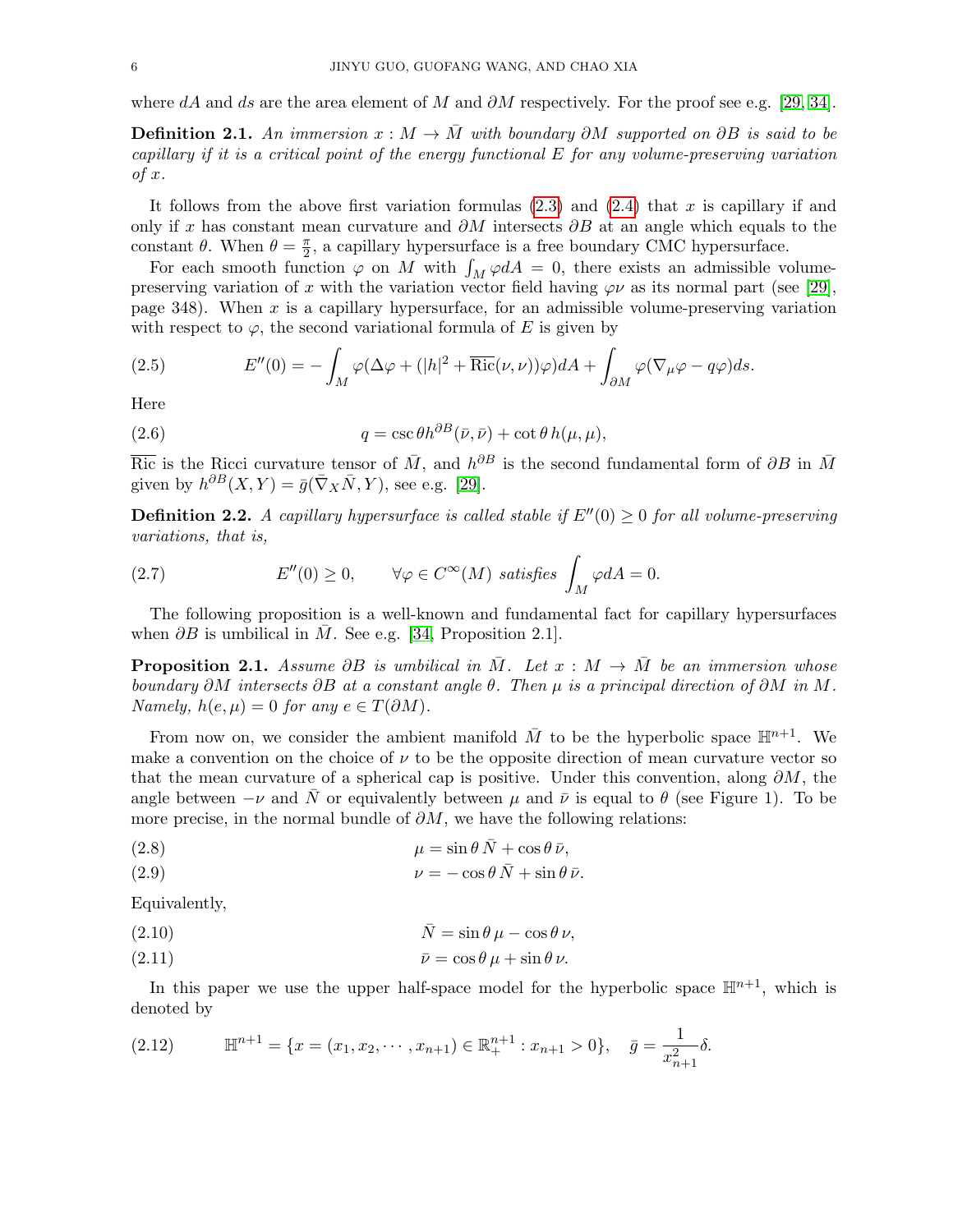A horosphere, a "sphere" in  $\mathbb{H}^{n+1}$  whose centre lies at  $\partial_{\infty} \mathbb{H}^{n+1}$ , up to a hyperbolic isometry, is given by the horizontal plane

$$
\mathcal{H} = \{x \in \mathbb{R}_+^{n+1} : x_{n+1} = 1\}.
$$

By choosing  $\overline{N} = -E_{n+1} = (0, \dots, 0, -1)$ , all principal curvatures of a horosphere are  $\kappa = 1$ . Moreover, by the Gauss equation, the induced metric on a horosphere is flat and in fact a horosphere is isometric to the *n*-dimensional Euclidean space  $\mathbb{R}^n$ .

We use x to denote the position vector in  $\mathbb{H}^{n+1}$  and  $\overline{\nabla}$  the Levi-Civita connection of  $\mathbb{H}^{n+1}$ . Let  ${E_i}_{i=1}^{n+1}$  be the canonical basis of  $\mathbb{R}^{n+1}$ . We use  $\langle \cdot, \cdot \rangle$  and  $\bar{g}$  to denote the inner product of  $\mathbb{R}^{n+1}$  and  $\mathbb{H}^{n+1}$  respectively, D and  $\overline{\nabla}$  to denote the Levi-Civita connection of  $\mathbb{R}^{n+1}$  and  $\mathbb{H}^{n+1}$ respectively. Let  $\overline{E}_i = x_{n+1} E_i$ . Then  $\{\overline{E}_i\}_{i=1}^{n+1}$  is an orthonormal basis of  $\mathbb{H}^{n+1}$ . The relationship of  $\overline{\nabla}$  and D is given by

<span id="page-6-4"></span>(2.13) 
$$
\bar{\nabla}_Y Z = D_Y Z - Y(\ln x_{n+1})Z - Z(\ln x_{n+1})Y + \langle Y, Z \rangle D(\ln x_{n+1}).
$$

It follows easily that

<span id="page-6-0"></span>(2.14) 
$$
\bar{\nabla}_Y x = -\bar{g}(Y, \bar{E}_{n+1})x + \bar{g}(Y, x)\bar{E}_{n+1},
$$

(2.15) 
$$
\overline{\nabla}_Y E_\alpha = -\overline{g}(Y, \overline{E}_{n+1}) E_\alpha + \overline{g}(Y, \overline{E}_\alpha) E_{n+1}, \quad \forall \alpha = 1, 2, \cdots, n,
$$

(2.16) 
$$
\bar{\nabla}_Y E_{n+1} = -\frac{1}{x_{n+1}} Y,
$$

for any vector  $Y$  in  $\mathbb{H}^{n+1}$ , which will be used in many times.

The following simple facts play an important role in our paper.

### <span id="page-6-1"></span>Proposition 2.2.

(i) The vector fields x and  $\{E_{\alpha}\}_{\alpha=1}^n$  are Killing vector fields in  $\mathbb{H}^{n+1}$ , i.e,

(2.17) 
$$
\frac{1}{2}(\bar{g}(\bar{\nabla}_ix, E_j) + \bar{g}(\bar{\nabla}_jx, E_i)) = \frac{1}{2}(\bar{g}(\bar{\nabla}_iE_\alpha, E_j) + \bar{g}(\bar{\nabla}_jE_\alpha, E_i)) = 0.
$$

<span id="page-6-2"></span>(ii)  $E_{n+1}$  is a conformal Killing vector field in  $\mathbb{H}^{n+1}$ , i.e,

(2.18) 
$$
\frac{1}{2} (\bar{g}(\bar{\nabla}_i E_{n+1}, E_j) + \bar{g}(\bar{\nabla}_j E_{n+1}, E_i)) = -\frac{1}{x_{n+1}} \bar{g}_{ij}.
$$

Here  $\bar{\nabla}_i = \bar{\nabla}_{E_i}$  and  $\bar{g}_{ij} = \bar{g}(E_i, E_j)$ .

Proof. These are clearly well-known facts. For convenience of the reader, we provide the proof. By  $(2.14)$ , we have

<span id="page-6-3"></span>
$$
\bar{g}(\bar{\nabla}_ix, E_j) = -\bar{g}(E_i, \bar{E}_{n+1})\bar{g}(x, E_j) + \bar{g}(E_j, x)\bar{g}(\bar{E}_{n+1}, E_j),
$$

which is antisymmetry in i and j, and hence x is Killing. The proof for  $E_{\alpha}$  is similar, following from  $(2.15)$ . From  $(2.16)$  we have

$$
\bar{g}(\bar{\nabla}_i E_{n+1}, E_j) = -\frac{1}{x_{n+1}} \bar{g}_{ij},
$$

hence  $E_{n+1}$  is a conformal Killing field with the conformal factor  $-\frac{1}{x_n}$  $\frac{x_{n+1}}{x_{n+1}}$ . — Процессиональные просто производства и продага в собстановки производства и производства и производства и<br>В собстановки производства и производства и производства и производства и производства и производства и произв<br>

Now we introduce a conformal Killing vector field  $X_{n+1}$  and a function  $V_{n+1}$  in  $\mathbb{H}^{n+1}$  that we will use later. Denote

.

(2.19) 
$$
X_{n+1} = x - E_{n+1}, \quad V_{n+1} = \frac{1}{x_{n+1}}
$$

From Proposition [2.2](#page-6-1) it is clear that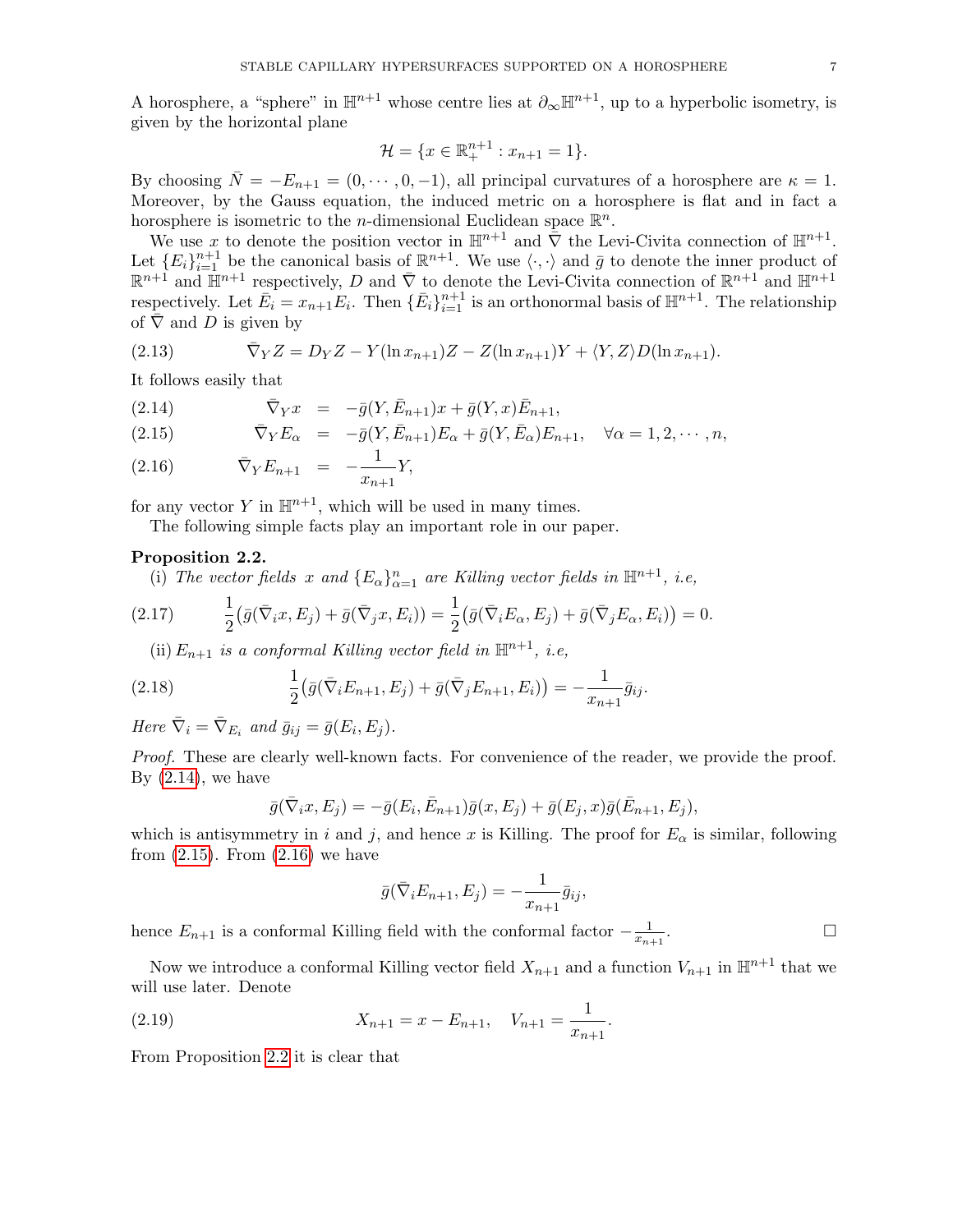**Proposition 2.3.** (i)  $X_{n+1}$  is a conformal Killing vector field with  $\frac{1}{2} \mathcal{L}_{X_{n+1}} \bar{g} = V_{n+1} \bar{g}$ , namely

<span id="page-7-1"></span>(2.20) 
$$
\frac{1}{2} [\bar{\nabla}_i (X_{n+1})_j + \bar{\nabla}_j (X_{n+1})_i] = V_{n+1} \bar{g}_{ij}.
$$

(ii)  $X_{n+1} |_{\mathcal{H}}$  is a tangential vector field on  $\mathcal{H}$ , i.e.,

<span id="page-7-2"></span>(2.21) 
$$
\overline{g}(X_{n+1}, \overline{N}) = 0 \text{ on } \mathcal{H}.
$$

**Proposition 2.4.**  $V_{n+1}$  satisfies the following properties:

<span id="page-7-5"></span>(2.22) 
$$
\bar{\nabla}^2 V_{n+1} = V_{n+1} \bar{g} \quad in \, \mathbb{H}^{n+1},
$$

$$
\partial_{\bar{N}}V_{n+1} = V_{n+1} \quad on \mathcal{H}.
$$

*Proof.* See [\[19,](#page-15-21) Proposition 2.2].

The stability inequality (see [\(2.5\)](#page-5-0), [\(2.6\)](#page-5-1) and [\(2.7\)](#page-5-2)) of capillary hypersurfaces supported on  $\mathcal{H}$ reduces to the following:

<span id="page-7-4"></span>(2.24) 
$$
E''(0) = -\int_M \varphi J \varphi dA + \int_{\partial M} \varphi (\nabla_\mu \varphi - q \varphi) ds \ge 0, \quad \forall \varphi \text{ with } \int_M \varphi dA = 0
$$

where

<span id="page-7-7"></span>(2.25) 
$$
J = \Delta + (|h|^2 - n)
$$

is the Jacobi operator and

<span id="page-7-3"></span>(2.26) 
$$
q = \csc \theta + \cot \theta \, h(\mu, \mu).
$$

It is known that that any umbilical capillary hypersurfaces supported on a horosphere are stable.

### <span id="page-7-8"></span>**Proposition 2.5.** Any umbilical capillary hypersurface supported on the horosphere  $H$  is stable.

In fact these are minimizing among embedded hypersurfaces. For embedded hypersurfaces one can define global functionals  $A, V$  and  $A_W$  for the area, the enclosed and the wetting area respectively, and the global energy functional E. Therefore, one can consider the minimizer of  $E$  among the fixed enclosed volume  $V$ .

### <span id="page-7-0"></span>3. Key formulae for capillary hypersurfaces supported on a horosphere

In this Section we show useful facts about capillary hypersurfaces  $x : M \to \mathbb{H}^{n+1}$  supported on  $H$  that we will use later. For simplicity of the notation, we will omit writing the volume form dA on M and the area form ds on  $\partial M$ .

We begin with a relation between H and  $\hat{H}$ , where  $\hat{H}$  is the mean curvature of  $\partial \Sigma$  on H.

Proposition 3.1. Along ∂M we have

(3.1) 
$$
h(\mu,\mu) = H - \sin\theta \hat{H} + (n-1)\cos\theta.
$$

*Proof.* By [\(2.9\)](#page-5-3) and the fact that the principal curvature of  $H$  is 1, we have

<span id="page-7-6"></span>
$$
h(\mu, \mu) = H - \text{div}_{\partial M} \nu = H - \text{div}_{\partial M} (\sin \theta \bar{\nu} - \cos \theta \bar{N}) = H - \sin \theta \hat{H} + (n - 1) \cos \theta.
$$

The following Minkowski type formula will be used later.

 $\Box$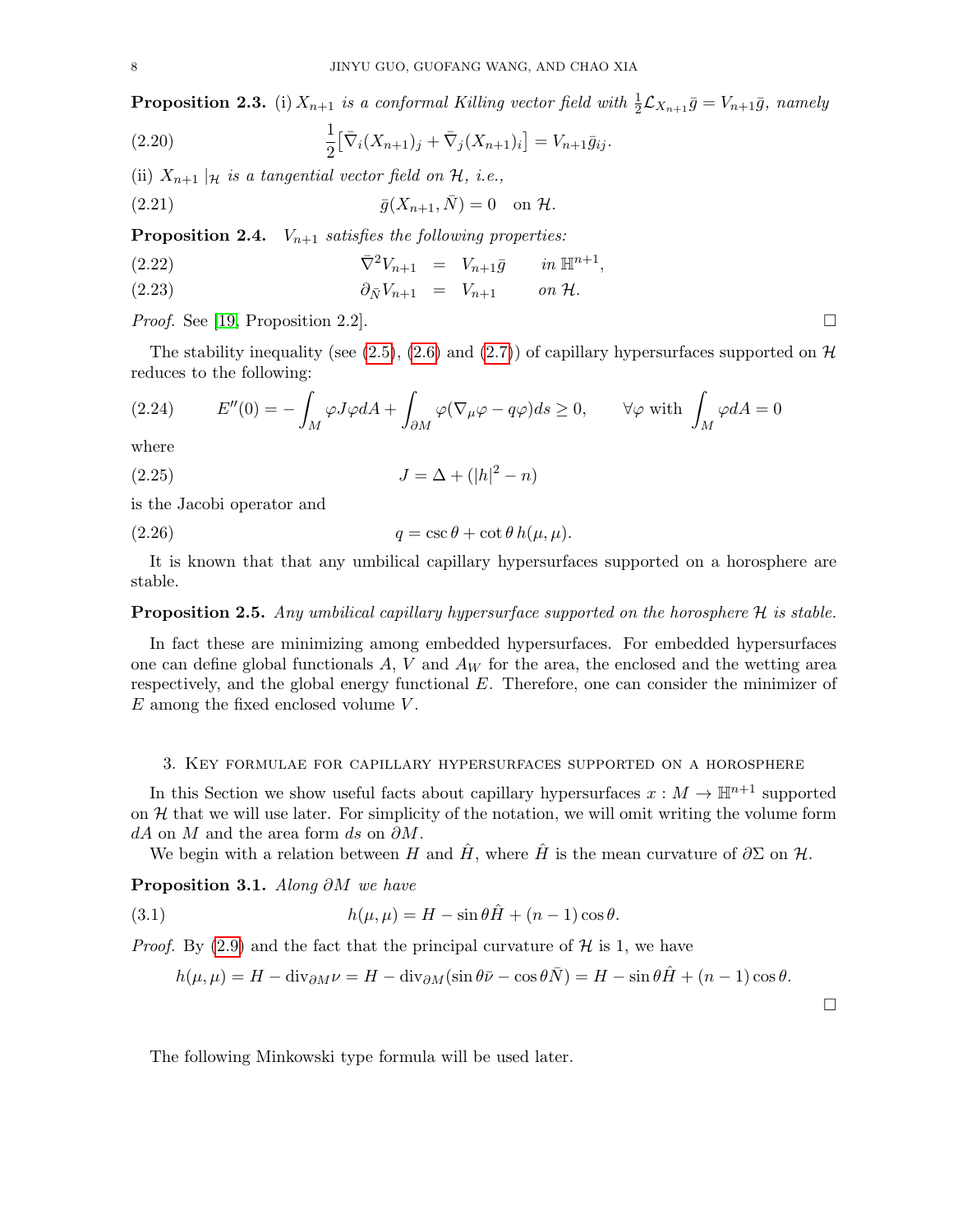**Proposition 3.2.** Let  $x : M \to \mathbb{H}^{n+1}$  be an isometric immersion supported on H. Assume  $x(M)$  intersects H at a constant contact angle  $\theta \in (0, \pi)$ . Then

<span id="page-8-0"></span>(3.2) 
$$
\int_{\partial M} \bar{g}(x,\bar{\nu}) \hat{H} - (n-1) \, ds = 0
$$

(3.3) 
$$
\int_M \bar{g}(x,\nu) H dA = \int_{\partial M} (-\cos\theta \bar{g}(x,\bar{\nu}) + \sin\theta) ds.
$$

*Proof.* [\(3.2\)](#page-8-0) is in fact the classical Minkowski formula in  $\mathbb{R}^n$ , since the horosphere H is isometric to  $\mathbb{R}^n$  and  $\bar{g}(x,\bar{\nu})|_{\mathcal{H}} = \langle \hat{x}, \bar{\nu} \rangle$ , where  $\hat{x} = (x_1, \dots, x_n, 0)$  is the position vector on H from the point  $(0, \dots, 0, 1)$ . Therefore we only provide the proof of  $(3.3)$ , which uses a similar idea. It is clear

$$
\mathrm{div}_M x^T = \mathrm{div}_M (x - \bar{g}(x,\nu)\nu) = -\bar{g}(x,\nu)H.
$$

Integration by parts gives

<span id="page-8-1"></span>
$$
\int_M -\bar{g}(x,\nu)H = \int_M \text{div}_M x^T = \int_{\partial M} \bar{g}(x,\mu)
$$

$$
= \int_{\partial M} \bar{g}(x,\cos\theta\bar{\nu} + \sin\theta\bar{N}) = \int_{\partial M} (\cos\theta\bar{g}(x,\bar{\nu}) - \sin\theta),
$$

where we have used  $\bar{g}(x, \bar{N}) = -1$  on  $\partial M$  in the last equality.

Next we derive another crucial integral identity.

<span id="page-8-2"></span>**Proposition 3.3.** Let  $x : M \to \mathbb{H}^{n+1}$  be an isometric immersion supported on H. Assume  $x(M)$  intersects H at a constant contact angle  $\theta \in (0, \pi)$ . Then

(3.4) 
$$
\int_M n\bar{g}(x,\nu)dA = \int_{\partial M} \bar{g}(x,\bar{\nu}) ds.
$$

*Proof.* In order to prove  $(3.4)$ , we consider the following vector Z on M:

(3.5) 
$$
Z = \bar{g}(x,\nu)\bar{E}_{n+1} - \bar{g}(\bar{E}_{n+1},\nu)x.
$$

Recall that  $\bar{E}_{n+1} = x_{n+1}E_{n+1}$ . Along  $\partial M$  we have

(3.6) 
$$
\bar{g}(Z,\mu) = \bar{g}(x,\nu)\bar{g}(\bar{E}_{n+1},\mu) - \bar{g}(\bar{E}_{n+1},\nu)\bar{g}(x,\mu) \n= -\bar{g}(x,\nu)\bar{g}(\bar{N},\mu) + \bar{g}(\bar{N},\nu)\bar{g}(x,\mu) \n= -\sin\theta\bar{g}(x,\nu) - \cos\theta\bar{g}(x,\mu) \n= -\bar{g}(x,\bar{\nu}),
$$

where we have used [\(2.11\)](#page-5-4) and the fact  $\bar{N} = -\bar{E}_{n+1}$  on  $\partial M$ . By integrating by parts we obtain

(3.7) 
$$
-\int_{\partial M} \bar{g}(x,\bar{\nu}) = \int_{\partial M} \bar{g}(Z,\mu) = \int_M \operatorname{div}_M (Z^T).
$$

Now we claim that

(3.8) 
$$
\operatorname{div}_M(Z^T) = -n\bar{g}(x,\nu).
$$

Then Proposition [3.3](#page-8-2) follows from claim [\(3.8\)](#page-8-3). Therefore we only need to show this claim. First we see that Z is tangential, i.e,  $\bar{g}(Z,\nu) = 0$ , which implies  $\text{div}_M(Z^T) = \text{div}_M(Z)$ . In view of [\(2.14\)](#page-6-0), we know that

<span id="page-8-3"></span>
$$
Z=\bar{\nabla}_{\nu}x.
$$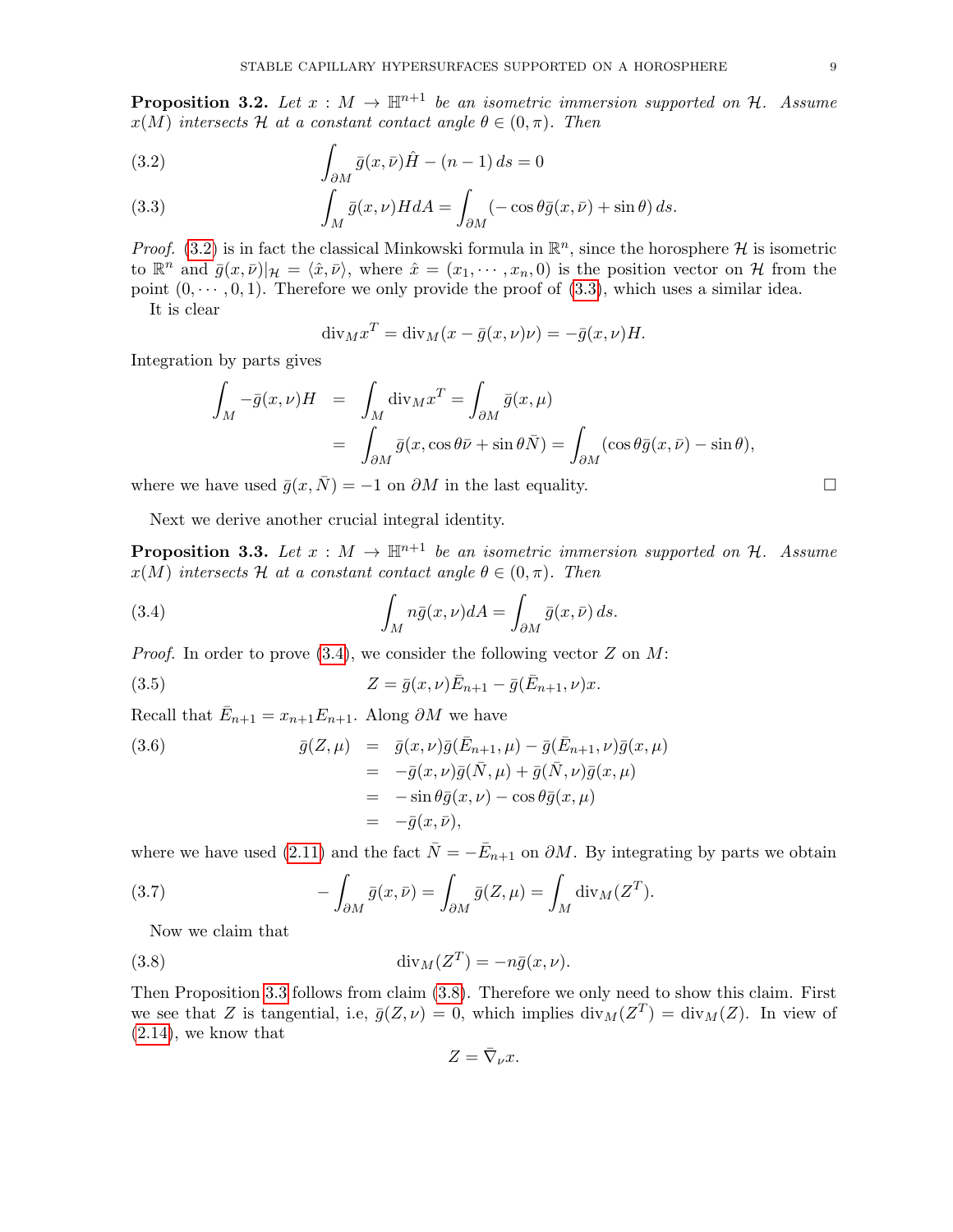Let  $\{e_{\alpha}\}_{\alpha=1}^{n}$  be an othonormal frame of M. By using [\(2.17\)](#page-6-2) and the Riemannian curvature of  $\mathbb{H}^{n+1}$  being -1, we have

<span id="page-9-5"></span>(3.9) 
$$
\begin{array}{rcl}\n\operatorname{div}_{M}(Z^{T}) & = & \operatorname{div}_{M}(Z) \\
& = & \bar{g}(\bar{\nabla}_{e_{\alpha}}(\bar{\nabla}_{\nu}x), e_{\alpha}) \\
& = & \bar{g}(\bar{\nabla}_{\nu}(\bar{\nabla}_{e_{\alpha}}x), e_{\alpha}) - \bar{g}(\bar{\nabla}_{[\nu, e_{\alpha}]}x, e_{\alpha}) - \bar{g}(\bar{R}(\nu, e_{\alpha})x, e_{\alpha}) \\
& = & \bar{\nabla}_{\nu}\bar{g}(\bar{\nabla}_{e_{\alpha}}x, e_{\alpha}) - \bar{g}(\bar{\nabla}_{e_{\alpha}}x, \bar{\nabla}_{\nu}e_{\alpha}) - \bar{g}(\bar{\nabla}_{[\nu, e_{\alpha}]}x, e_{\alpha}) - n\bar{g}(x, \nu) \\
& = & -\bar{g}(\bar{\nabla}_{e_{\alpha}}x, \bar{\nabla}_{e_{\alpha}}\nu + [\nu, e_{\alpha}]) - \bar{g}(\bar{\nabla}_{[\nu, e_{\alpha}]}x, e_{\alpha}) - n\bar{g}(x, \nu) \\
& = & -h_{\alpha\beta}\bar{g}(\bar{\nabla}_{e_{\alpha}}x, e_{\beta}) - \mathcal{L}_x\bar{g}([\nu, e_{\alpha}], e_{\alpha}) - n\bar{g}(x, \nu) \\
& = & -n\bar{g}(x, \nu).\n\end{array}
$$

Thus we have claim [\(3.8\)](#page-8-3) and finish the proof of the Proposition.

As a consequence we get the following identity.

**Corollary 3.1.** Let  $x : M \to \mathbb{H}^{n+1}$  be a CMC hypersurface supported on H. Assume  $x(M)$ intersects H at a constant contact angle  $\theta \in (0, \pi)$ . Then

<span id="page-9-1"></span>(3.10) 
$$
\int_{\partial M} n \sin \theta - \bar{g}(x, \bar{\nu}) H - n \cos \theta \bar{g}(x, \bar{\nu}) ds = 0.
$$

*Proof.* Since H is constant, we obtain [\(3.10\)](#page-9-1) from [\(3.3\)](#page-8-0) and [\(3.4\)](#page-8-1).

Next we can use the conformal Killing vector field  $X_{n+1}$  to prove a new Minkowski type formula, which is very powerful for the study of hypersurfaces with boundary intersecting  $H$  at a constant angle in  $\mathbb{H}^{n+1}$ .

**Proposition 3.4.** Let  $x : M \to \mathbb{H}^{n+1}$  be an isometric immersion supported on H. Assume  $x(M)$  intersects H at a constant contact angle  $\theta \in (0, \pi)$ . Then

<span id="page-9-0"></span>(3.11) 
$$
\int_M nV_{n+1} - \bar{g}(X_{n+1}, \nu)H - n\cos\theta\bar{g}(x, \nu) dA = 0.
$$

Proof. First, from [\(2.20\)](#page-7-1), we have

<span id="page-9-2"></span>(3.12) 
$$
\operatorname{div}_M(X_{n+1}^T) = \operatorname{div}_M(X_{n+1} - \bar{g}(X_{n+1}, \nu)\nu) = nV_{n+1} - \bar{g}(X_{n+1}, \nu)H.
$$

Then by integration by parts, we get

<span id="page-9-3"></span>(3.13) 
$$
\int_M \operatorname{div}_M(X_{n+1}^T) = \int_{\partial M} \bar{g}(X_{n+1}, \mu) = \cos \theta \int_{\partial M} \bar{g}(X_{n+1}, \bar{\nu}) = \cos \theta \int_{\partial M} \bar{g}(x, \bar{\nu}).
$$

Here we have also used [\(2.8\)](#page-5-3), [\(2.21\)](#page-7-2) and  $\bar{g}(E_{n+1}, \bar{\nu}) = 0$  along  $\partial M$ . Combining [\(3.12\)](#page-9-2)-[\(3.13\)](#page-9-3) and  $(3.4)$ , the proof is completed.

Recall  $J = \Delta + (|\hbar|^2 - n)$ , the Jocobi operator. We next derive differential equations for geometric quantities  $\bar{g}(x, \nu)$ ,  $\bar{g}(E_{n+1}, \nu)$  and  $\bar{g}(X_{n+1}, \nu)$ .

<span id="page-9-6"></span>**Proposition 3.5.** Let  $x : M \to \mathbb{H}^{n+1}$  be a CMC hypersurface. Then the following identities holds:

<span id="page-9-4"></span>
$$
(3.14) \t\t J\bar{g}(x,\nu) = 0,
$$

- (3.15)  $J\bar{g}(E_{n+1}, \nu) = -HV_{n+1} n\bar{g}(E_{n+1}, \nu),$
- (3.16)  $J\bar{g}(X_{n+1}, \nu) = HV_{n+1} n\bar{g}(\bar{\nabla}V_{n+1}, \nu) = HV_{n+1} + n\bar{g}(E_{n+1}, \nu).$

$$
\sqcup
$$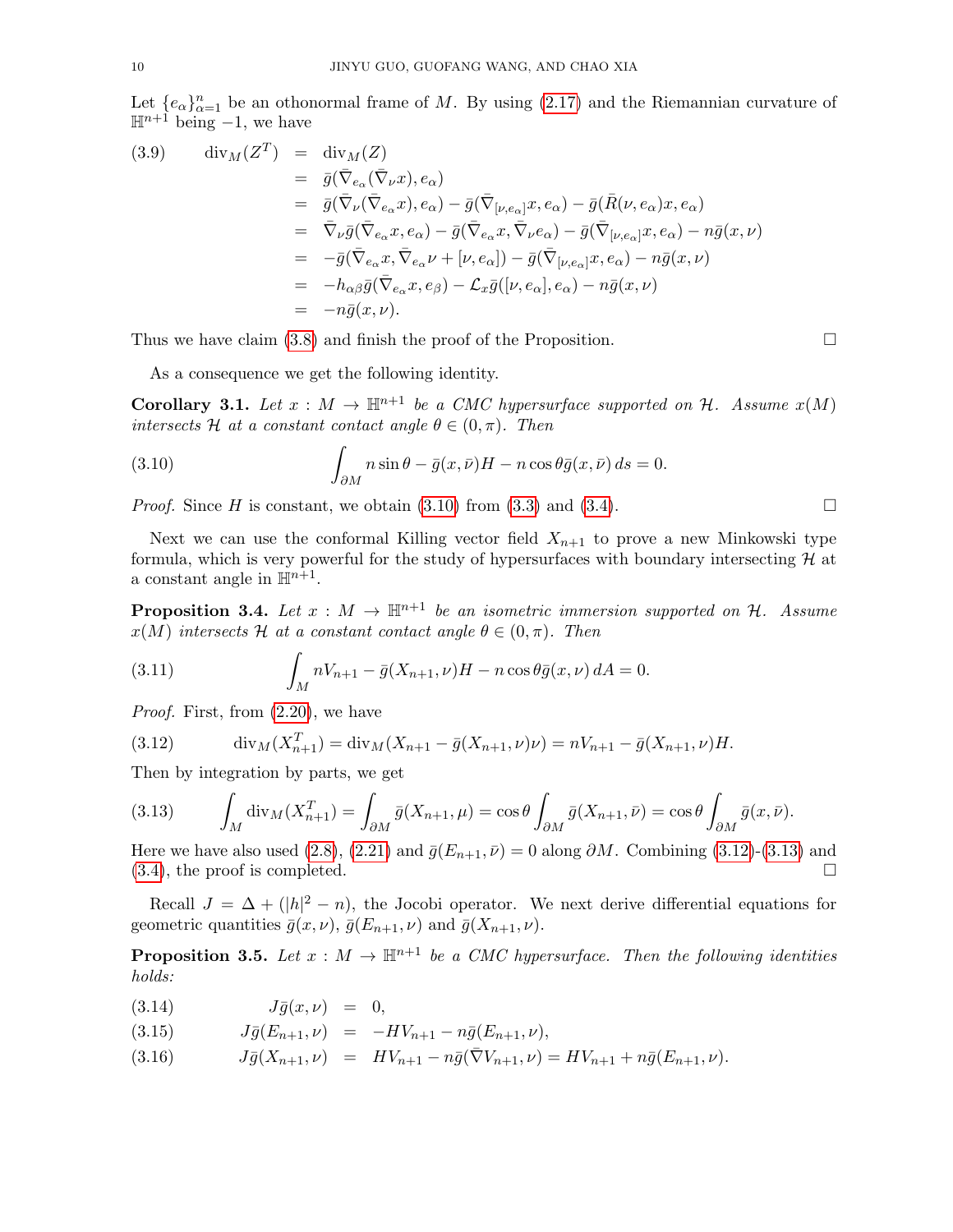*Proof.* It is clear that  $(3.16)$  follows from  $(3.14)$  and  $(3.15)$ . Therefore, we only need to show  $(3.14)$  and  $(3.15)$ . In fact,  $(3.14)$  is a known fact, since x is a Killing vector field. For convenience of the reader we give a direct computation. For a fixed  $p \in M$  let  $\{e_{\alpha}\}_{\alpha=1}^{n}$  at p be the local orthonormal basis as above. By  $(2.17)$ , we calculate at p,

(3.17) 
$$
e_{\alpha}\bar{g}(x,\nu) = \bar{g}(x,\bar{\nabla}_{e_{\alpha}}\nu) + \bar{g}(\bar{\nabla}_{e_{\alpha}}x,\nu) = \bar{g}(x,\bar{\nabla}_{e_{\alpha}}\nu) - \bar{g}(\bar{\nabla}_{\nu}x,e_{\alpha}).
$$

It follows that

<span id="page-10-0"></span>(3.18)  
\n
$$
\Delta \bar{g}(x,\nu) = e_{\alpha}e_{\alpha}\bar{g}(x,\nu)
$$
\n
$$
= \bar{g}(\bar{\nabla}_{e_{\alpha}}x, \bar{\nabla}_{e_{\alpha}}\nu) + g(x, \bar{\nabla}_{e_{\alpha}}(\bar{\nabla}_{e_{\alpha}}\nu)) - \bar{g}(\bar{\nabla}_{e_{\alpha}}(\bar{\nabla}_{\nu}x), e_{\alpha}) - \bar{g}(\bar{\nabla}_{\nu}x, \bar{\nabla}_{e_{\alpha}}e_{\alpha})
$$
\n
$$
= h_{\alpha\beta}\bar{g}(\bar{\nabla}_{e_{\alpha}}x, e_{\beta}) + \bar{g}(x, \nabla H - |h|^2 \nu) - \bar{g}(\bar{\nabla}_{e_{\alpha}}(\bar{\nabla}_{\nu}x), e_{\alpha}) + H\bar{g}(\bar{\nabla}_{\nu}x, \nu)
$$
\n
$$
= -|h|^2 \bar{g}(x, \nu) - \bar{g}(\bar{\nabla}_{e_{\alpha}}(\bar{\nabla}_{\nu}x), e_{\alpha}),
$$

where we have used  $(2.17)$  and the fact H is constant. In  $(3.9)$ , we have proved that

(3.19) 
$$
-\bar{g}(\bar{\nabla}_{e_{\alpha}}(\bar{\nabla}_{\nu}x),e_{\alpha})=n\bar{g}(x,\nu).
$$

[\(3.14\)](#page-9-4) follows from [\(3.18\)](#page-10-0) and [\(3.19\)](#page-10-1).

Using [\(2.16\)](#page-6-0) and [\(2.18\)](#page-6-3), we can check that

<span id="page-10-2"></span><span id="page-10-1"></span>
$$
\Delta \bar{g}(E_{n+1}, \nu) = e_{\alpha} e_{\alpha} \bar{g}(E_{n+1}, \nu) = e_{\alpha} (\bar{g}(\bar{\nabla}_{e_{\alpha}} E_{n+1}, \nu) + \bar{g}(E_{n+1}, \bar{\nabla}_{e_{\alpha}} \nu))
$$
  
\n
$$
= e_{\alpha} \bar{g}(E_{n+1}, \bar{\nabla}_{e_{\alpha}} \nu) = \bar{g}(\bar{\nabla}_{e_{\alpha}} E_{n+1}, \bar{\nabla}_{e_{\alpha}} \nu) + \bar{g}(E_{n+1}, \bar{\nabla}_{e_{\alpha}} (\bar{\nabla}_{e_{\alpha}} \nu))
$$
  
\n
$$
= h_{\alpha\beta} \bar{g}(\bar{\nabla}_{e_{\alpha}} E_{n+1}, e_{\alpha}) + \bar{g}(E_{n+1}, \nabla H - |h|^2 \nu)
$$
  
\n
$$
= -HV_{n+1} - |h|^2 \bar{g}(E_{n+1}, \nu),
$$

which implies  $(3.15)$ .

Now we check the boundary equations of corresponding geometric quantities.

<span id="page-10-6"></span>**Proposition 3.6.** Let  $x : M \to \mathbb{H}^{n+1}$  be an isometric immersion supported on H. Assume  $x(M)$  intersects H at a constant contact angle  $\theta \in (0, \pi)$ . Then along  $\partial M$ , we have

(3.20) 
$$
\nabla_{\mu}(V_{n+1} - \cos \theta \bar{g}(E_{n+1}, \nu)) = q(V_{n+1} - \cos \theta \bar{g}(E_{n+1}, \nu))
$$

(3.21)  $\nabla_{\mu} \bar{g}(X_{n+1}, \nu) = q\bar{g}(X_{n+1}, \nu)$ 

(3.22)  $\nabla_{\mu}\bar{g}(x,\nu) = \bar{g}(x,\bar{\nu}) + h(\mu,\mu)\bar{g}(x,\mu),$ 

where q is defined in  $(2.26)$ .

*Proof.* In this proof we always take value along  $\partial M$  and use [\(2.8\)](#page-5-3) and [\(2.9\)](#page-5-3).

By directly calculating, we have

<span id="page-10-3"></span>
$$
(3.23) \ q(V_{n+1} - \cos\theta \bar{g}(E_{n+1}, \nu)) = (\csc\theta + \cot\theta h(\mu, \mu)) (1 - \cos^2\theta) = \sin\theta (1 + \cos\theta h(\mu, \mu)),
$$

From [\(2.16\)](#page-6-0) and Proposition [2.1,](#page-5-5) we have

<span id="page-10-4"></span>
$$
(3.24) \nabla_{\mu} V_{n+1} - \cos \theta \nabla_{\mu} \bar{g}(E_{n+1}, \nu) = -\bar{g}(E_{n+1}, \mu) - \cos \theta (\bar{g}(\bar{\nabla}_{\mu} E_{n+1}, \nu) + \bar{g}(E_{n+1}, \bar{\nabla}_{\mu} \nu))
$$
  
=  $-\bar{g}(E_{n+1}, \mu)(1 + \cos \theta h(\mu, \mu))$   
=  $\sin \theta (1 + \cos \theta h(\mu, \mu)),$ 

where we use  $\bar{g}(E_{n+1}, \mu) = -\sin \theta$  on  $\partial M$ . It is clear that equation [\(3.20\)](#page-10-2) follows from [\(3.23\)](#page-10-3) and [\(3.24\)](#page-10-4).

<span id="page-10-5"></span>Using the fact that  $(2.10)$  and  $(2.21)$ , we have

$$
\bar{g}(X_{n+1}, \mu) = \cot \theta \bar{g}(X_{n+1}, \nu).
$$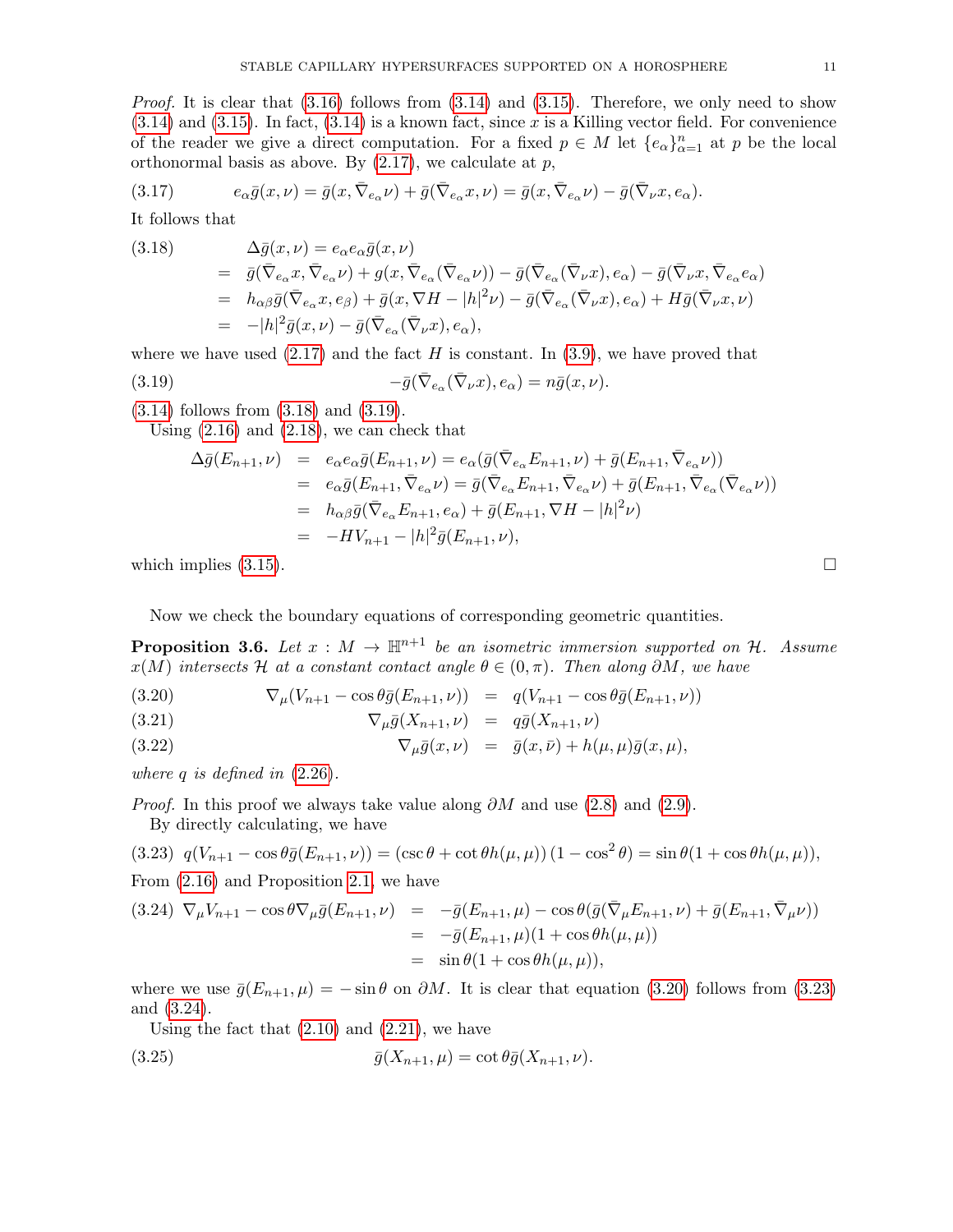From  $(3.25)$ ,  $(2.13)$  and Proposition [2.1,](#page-5-5) we get

$$
\nabla_{\mu}\bar{g}(X_{n+1},\nu) \n= \bar{g}(\bar{\nabla}_{\mu}X_{n+1},\nu) + \bar{g}(X_{n+1},\bar{\nabla}_{\mu}\nu) \n= \bar{g}(\bar{\nabla}_{\mu}X_{n+1},\nu) + \bar{g}(X_{n+1},\mu)h(\mu,\mu) \n= -\bar{g}(\bar{E}_{n+1},\mu)\bar{g}(X_{n+1},\nu) + \bar{g}(X_{n+1},\mu)\bar{g}(\bar{E}_{n+1},\nu) + \bar{g}(X_{n+1},\mu)h(\mu,\mu) \n= \sin \theta \bar{g}(X_{n+1},\nu) + \cos \theta \bar{g}(X_{n+1},\mu) + \bar{g}(X_{n+1},\mu)h(\mu,\mu) \n= \sin \theta \bar{g}(X_{n+1},\nu) + \cos \theta \cot \theta \bar{g}(X_{n+1},\nu) + \cot \theta \bar{g}(X_{n+1},\nu)h(\mu,\mu) \n= q\bar{g}(X_{n+1},\nu)
$$

and

$$
\nabla_{\mu}\bar{g}(x,\nu) = \bar{g}(\bar{\nabla}_{\mu}x,\nu) + \bar{g}(x,\bar{\nabla}_{\mu}\nu)
$$
  
\n
$$
= \bar{g}(\bar{\nabla}_{\mu}x,\nu) + h(\mu,\mu)\bar{g}(x,\mu)
$$
  
\n
$$
= -\bar{g}(\bar{E}_{n+1},\mu)\bar{g}(x,\nu) + \bar{g}(\bar{E}_{n+1},\nu)\bar{g}(x,\mu) + h(\mu,\mu)\bar{g}(x,\mu)
$$
  
\n
$$
= \sin \theta \bar{g}(x,\nu) + \cos \theta \bar{g}(x,\mu) + h(\mu,\mu)\bar{g}(x,\mu)
$$
  
\n
$$
= \bar{g}(x,\bar{\nu}) + h(\mu,\mu)\bar{g}(x,\mu),
$$

where we have used  $\bar{\nu} = \sin \theta \nu + \cos \theta \mu$  along  $\partial M$  in the last equality.

 $\Box$ 

# <span id="page-11-2"></span><span id="page-11-1"></span>4. Uniqueness for stable capillary hypersurfaces

<span id="page-11-0"></span>Now we start to show the uniqueness result for stable capillary hypersurfaces supported on  $H$ . First by the new Minkowski type formula  $(3.11)$ , we have an admissible test function defined by

(4.1) 
$$
\varphi_{n+1} := nV_{n+1} - \bar{g}(X_{n+1}, \nu)H - n\cos\theta\bar{g}(x, \nu).
$$

**Proposition 4.1.** Let  $x : M \to \mathbb{H}^{n+1}$  be a CMC hypersurface with boundary supported on  $\mathcal{H}$ . Assume  $x(M)$  intersects H at a constant contact angle  $\theta \in (0, \pi)$ . Then  $\varphi_{n+1}$  satisfies

(4.2) 
$$
J\varphi_{n+1} = (n|h|^2 - H^2)V_{n+1},
$$

$$
\nabla_{\mu}\varphi_{n+1} = q\varphi_{n+1},
$$

$$
\int_M \varphi_{n+1} dA = 0,
$$

(4.5) 
$$
\int_{\partial M} \varphi_{n+1} ds = 0.
$$

*Proof.*  $(4.2)$  follows from Proposition [3.5](#page-9-6) and  $(4.3)$  from Proposition [3.6.](#page-10-6)  $(4.4)$  is exactly  $(3.11)$ . Using [\(2.9\)](#page-5-3) and [\(2.21\)](#page-7-2) on  $\partial M$ , we have

<span id="page-11-3"></span>(4.6) 
$$
\varphi_{n+1} = nV_{n+1} - \bar{g}(X_{n+1}, \nu)H - n\cos\theta\bar{g}(x, \nu)
$$

$$
= n(1 - \cos^2\theta) - \sin\theta\bar{g}(X_{n+1}, \bar{\nu})H - n\cos\theta\sin\theta\bar{g}(x, \bar{\nu})
$$

$$
= \sin\theta(n\sin\theta - \bar{g}(x, \bar{\nu})H - n\cos\theta\bar{g}(x, \bar{\nu})).
$$

Therefore,  $(4.5)$  follows from  $(3.10)$ .

Now we are ready to prove the uniqueness result for stable capillary hypersurfaces.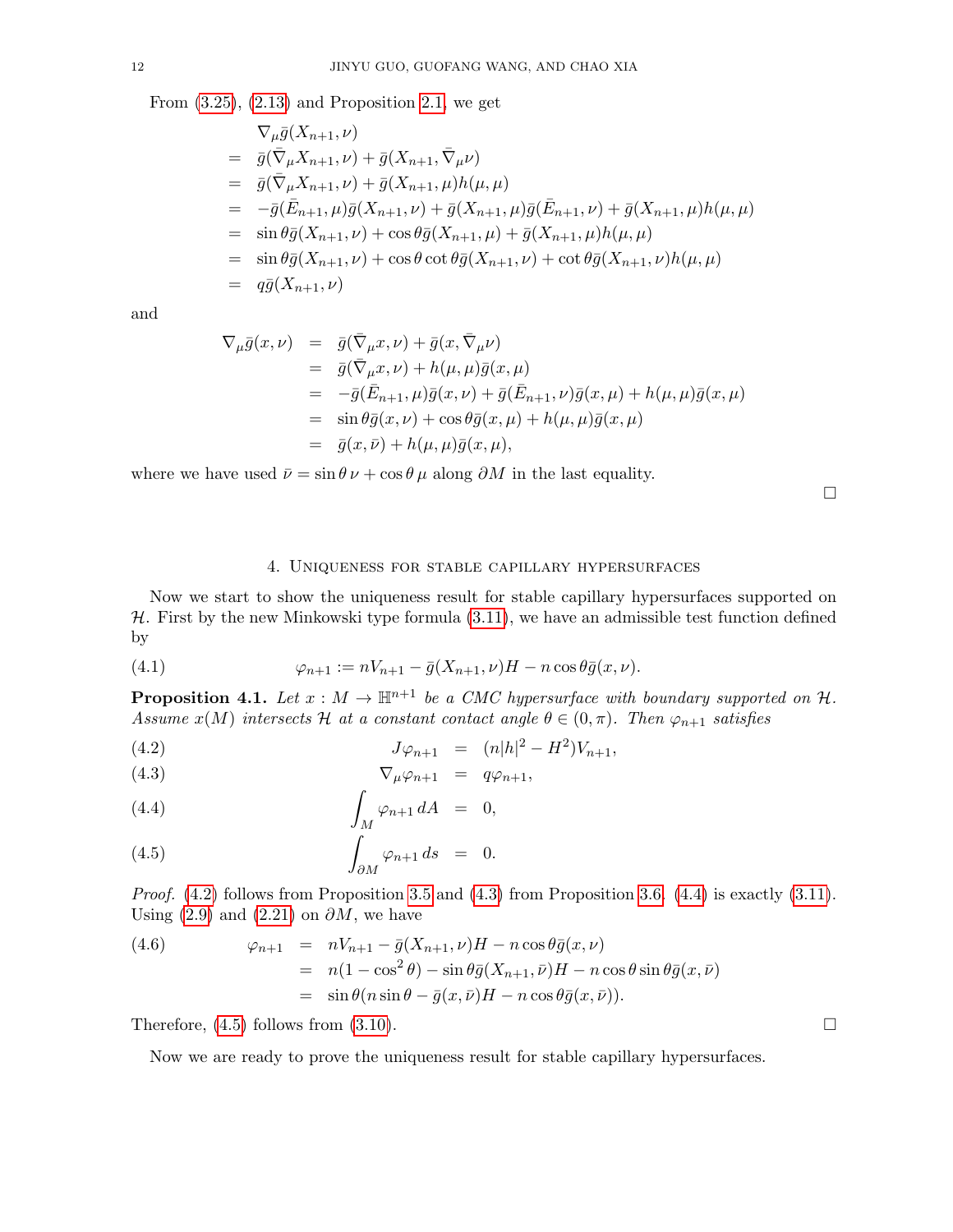<span id="page-12-8"></span>**Theorem 4.1.** Let  $x : M \to \mathbb{H}^{n+1}$  be a stable capillary hypersurface with boundary supported on  $H$ . Then  $x(M)$  is umbilical.

*Proof.* From [\(4.4\)](#page-11-2), we know that  $\varphi_{n+1}$  is an admissible test function in [\(2.24\)](#page-7-4). Therefore, by  $(4.3)$ , we have

<span id="page-12-1"></span>
$$
(4.7) \quad 0 \leq -\int_M \varphi_{n+1} J \varphi_{n+1} + \int_{\partial M} \varphi_{n+1} (\nabla_\mu \varphi_{n+1} - q \varphi_{n+1})
$$
  

$$
= -\int_M (nV_{n+1} - \bar{g}(x - E_{n+1}, \nu)H - n \cos \theta \bar{g}(x, \nu)) J \varphi_{n+1}
$$
  

$$
= -\int_M (nV_{n+1} + \bar{g}(E_{n+1}, \nu)H) J \varphi_{n+1} + (H + n \cos \theta) \int_M \bar{g}(x, \nu) J \varphi_{n+1}.
$$

We compute the last term of  $(4.7)$  by Green's formula. By  $(3.14)$  and  $(4.3)$ , we have

<span id="page-12-2"></span>(4.8) 
$$
\int_M \bar{g}(x,\nu) J \varphi_{n+1} = \int_M J \bar{g}(x,\nu) \varphi_{n+1} + \int_{\partial M} \bar{g}(x,\nu) \nabla_\mu \varphi_{n+1} - \varphi_{n+1} \nabla_\mu \bar{g}(x,\nu)
$$

$$
= \int_{\partial M} (q \cdot \bar{g}(x,\nu) - \nabla_\mu \bar{g}(x,\nu)) \varphi_{n+1}.
$$

By [\(3.22\)](#page-10-2), [\(2.9\)](#page-5-3) and [\(2.10\)](#page-5-4), we see along  $\partial M$ 

<span id="page-12-3"></span>(4.9) 
$$
q \cdot \bar{g}(x,\nu) - \nabla_{\mu}\bar{g}(x,\nu) = (\csc \theta + \cot \theta h(\mu, \mu))\bar{g}(x,\nu) - (\bar{g}(x,\bar{\nu}) + h(\mu, \mu)\bar{g}(x,\mu))
$$
  
= 
$$
-\cot \theta \bar{g}(x,\bar{N}) - \csc \theta \bar{g}(x,\bar{N})h(\mu, \mu)
$$
  
= 
$$
\cot \theta + \csc \theta h(\mu, \mu),
$$

in the last equality we have used  $\bar{g}(x, \bar{N}) = -1$  on  $\partial M$ . Instituting [\(4.8\)](#page-12-2)-[\(4.9\)](#page-12-3) into [\(4.7\)](#page-12-1), we get

<span id="page-12-4"></span>
$$
(4.10)\quad \int_M (nV_{n+1} + \bar{g}(E_{n+1}, \nu)H)J\varphi_{n+1} - (H + n\cos\theta)\int_{\partial M} (\cot\theta + \csc\theta h(\mu, \mu))\varphi_{n+1} \le 0.
$$

<span id="page-12-7"></span><span id="page-12-0"></span>In order to get the information from [\(4.10\)](#page-12-4), we introduce an auxiliary function

(4.11) 
$$
\Phi := -HV_{n+1} - n\bar{g}(E_{n+1},\nu).
$$

By  $(2.22)$  and  $(3.15)$ , we obtain

(4.12) 
$$
\Delta \Phi = (n|h|^2 - H^2)\bar{g}(E_{n+1}, \nu).
$$

Note from [\(2.9\)](#page-5-3) that

$$
\Phi|_{\partial M} = -H - n\cos\theta
$$

Also, similar as in the derivation of [\(3.24\)](#page-10-4), we can calculate

<span id="page-12-5"></span>(4.14) 
$$
\nabla_{\mu} \Phi = -\sin \theta (H - nh(\mu, \mu)).
$$

Inserting  $(4.11)$ -  $(4.14)$  into the following identity

(4.15) 
$$
\int_M \Phi \Delta \Phi + |\nabla \Phi|^2 = \int_M \frac{1}{2} \Delta \Phi^2 = \int_{\partial M} \Phi \nabla_\mu \Phi,
$$

we get an integral identity

<span id="page-12-6"></span>(4.16) 
$$
\int_{M} (-HV_{n+1} - n\bar{g}(E_{n+1}, \nu))(n|h|^{2} - H^{2})\bar{g}(E_{n+1}, \nu) + |\nabla\Phi|^{2}
$$

$$
= (H + n\cos\theta)\sin\theta \int_{\partial M} (H - nh(\mu, \mu)).
$$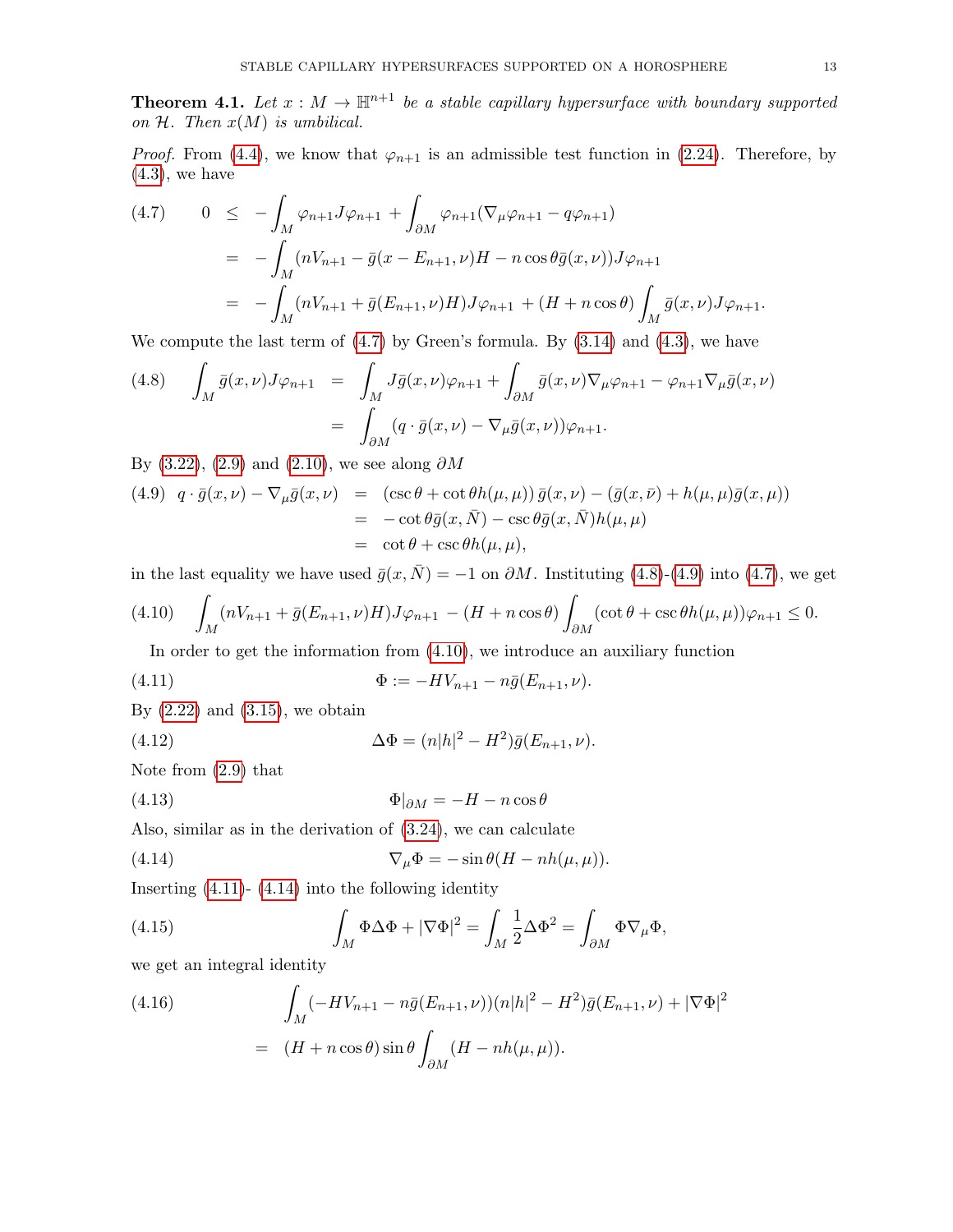Adding  $(4.16)$  to  $(4.10)$  and applying  $(4.2)$  we have

<span id="page-13-1"></span>
$$
0 \geq \int_M n\bar{g}(E_{n+1}^T, E_{n+1}^T)(n|h|^2 - H^2) + |\nabla\Phi|^2
$$
  
(4.17) 
$$
+ (H + n\cos\theta) \int_{\partial M} \left[ \sin\theta(-H + nh(\mu, \mu)) - (\cot\theta + \csc\theta h(\mu, \mu)) \right] \varphi_{n+1}.
$$

Now we have a key observation that the boundary term in the right hand side of [\(4.17\)](#page-13-1) vanishes. In fact, by  $(4.6)$  we can simplify

<span id="page-13-2"></span>(4.18) 
$$
\int_{\partial M} \left[ \sin \theta (-H + nh(\mu, \mu)) - (\cot \theta + \csc \theta h(\mu, \mu)) \right] \varphi_{n+1}
$$

$$
= (H + n \cos \theta) \int_{\partial M} (-\sin \theta + \cos \theta \bar{g}(x, \bar{\nu}) + h(\mu, \mu) \bar{g}(x, \bar{\nu})).
$$

Utilizing  $(3.1)$ ,  $(3.2)$  and  $(3.10)$ , we obtain

<span id="page-13-3"></span>(4.19)  
\n
$$
\int_{\partial M} (-\sin \theta + \cos \theta \bar{g}(x, \bar{\nu}) + h(\mu, \mu) \bar{g}(x, \bar{\nu}))
$$
\n
$$
= \int_{\partial M} (-\sin \theta + \cos \theta \bar{g}(x, \bar{\nu}) + (H - \sin \theta \hat{H} + (n - 1) \cos \theta) \bar{g}(x, \bar{\nu}))
$$
\n
$$
= - \int_{\partial M} \sin \theta + \int_{\partial M} (H + n \cos \theta) \bar{g}(x, \bar{\nu}) - \int_{\partial M} \sin \theta \bar{g}(x, \bar{\nu}) \hat{H}
$$
\n
$$
= -\sin \theta |\partial M| + n \sin \theta |\partial M| - (n - 1) \sin \theta |\partial M|
$$
\n
$$
= 0.
$$

Therefore, inserting  $(4.18)-(4.19)$  $(4.18)-(4.19)$  $(4.18)-(4.19)$  into  $(4.17)$ , we get

(4.20) 
$$
\int_M n\bar{g}(E_{n+1}^T, E_{n+1}^T)(n|h|^2 - H^2) + |\nabla\Phi|^2 dA \leq 0.
$$

It follows that

<span id="page-13-4"></span>(4.21) 
$$
\bar{g}(E_{n+1}^T, E_{n+1}^T)(n|h|^2 - H^2) = 0,
$$

and  $\Phi$  is a constant which implies  $\Delta \Phi = 0$ . It follows from [\(4.12\)](#page-12-7) that

<span id="page-13-5"></span>(4.22) 
$$
(n|h|^2 - H^2)\bar{g}(E_{n+1}, \nu) = 0,
$$

we conclude from [\(4.21\)](#page-13-4) and [\(4.22\)](#page-13-5) that  $n|h|^2 - H^2 \equiv 0$ , i.e., M is umbilical.

## <span id="page-13-0"></span>5. Uniqueness for type-II stable hypersurfaces supported on a horosphere

In this section we sketch the rigidity result for type-II stable hypersurfaces supported on  $\mathcal H$ in  $\mathbb{H}^{n+1}$ . First we recall some basic concepts and refer to [\[18\]](#page-15-12) for details.

**Definition 5.1.** An immersion  $x : M \to \mathbb{H}^{n+1}$  supported on H is said to be type-II stationary if it is a stationary point of the area functional for any wetting-area-preserving admissible variation of x. A type-II stationary hypersurface is said to be type-II stable if the second variation of the area functional is nonnegative among any wetting-area-preserving admissible variations.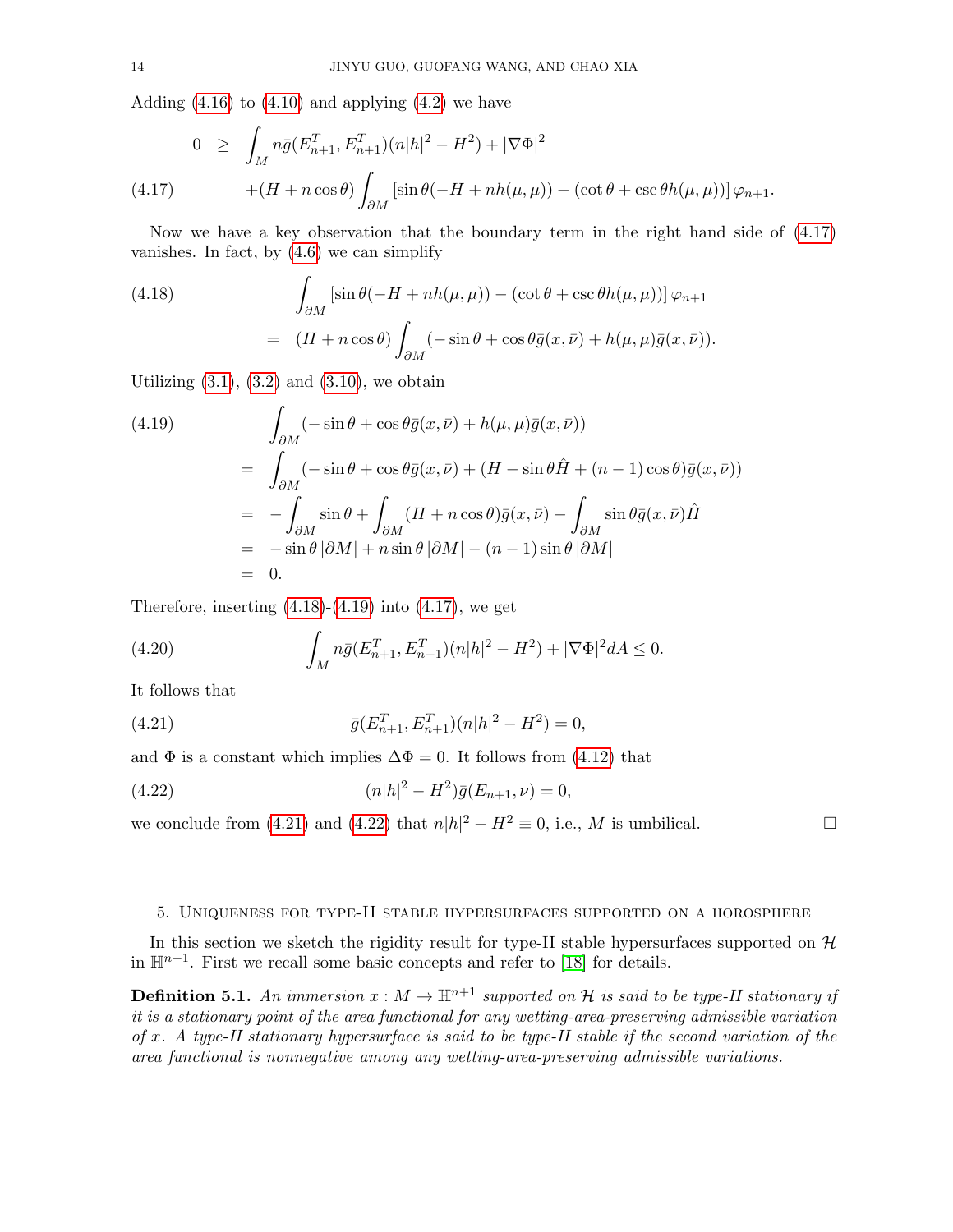From the first variation formulas  $(2.1)$  and  $(2.2)$ , we know that x is type-II stationary if and only if x is a minimal immersion, namely  $H = 0$ , and  $x(M)$  intersects H at a constant angle  $\theta \in (0, \pi)$ . When x is a type-II stable hypersurface, then

<span id="page-14-14"></span>(5.1) 
$$
A''(0) = -\int_M \varphi J \varphi dA + \int_{\partial M} \varphi (\nabla_\mu \varphi - q \varphi) ds \ge 0
$$
,  $\varphi \in C^\infty(M)$  with  $\int_{\partial M} \varphi ds = 0$ .

Here  $J$  and  $q$  are also given in  $(2.25)$  and  $(2.26)$ . See [\[18,](#page-15-12) Proposition 2.2]. It can be shown that for any  $\varphi \in C^{\infty}(M)$  satisfying  $\int_{\partial M} \varphi ds = 0$ , there exists an admissible wetting-area-preserving variation of x with variational vector field having  $\varphi \nu$  as its normal part, see [\[18,](#page-15-12) Proposition 2.1].

From the proof of Proposition [2.5,](#page-7-8) we see that any totally geodesic type-II hypersurface supported on  $H$  is also type-II stable. Now we prove the uniqueness result for type-II stable hypersurfaces with boundary supported on  $\mathcal{H}$  in  $\mathbb{H}^{n+1}$  as follows

**Theorem 5.1.** Let  $x : M \to \mathbb{H}^{n+1}$  be a type-II stable hypersurface with boundary supported on  $H.$  Then  $x(M)$  is totally geodesic.

*Proof.* We use  $\varphi_{n+1}$  as defined in [\(4.1\)](#page-11-1). From [\(4.5\)](#page-11-2), we know that  $\varphi_{n+1}$  is an admissible test function in  $(5.1)$ . Since stability inequality  $(5.1)$  is the same as the capillary hypersurface case, we see that the proof in this case follows the same line with that of Theorem [4.1](#page-12-8) to get that  $x(M)$  is umbilical. Since M is minimal, we get  $x(M)$  is totally geodesic.

 $\Box$ 

The paper has been submitted and the results have been reported by Chao Xia in working seminars at Beihang University on September 17th, 2021 and at Hubei University on October 12th, 2021.

### **REFERENCES**

- <span id="page-14-13"></span>[1] A. Alarcón and R. Souam, *Capillary surfaces inside polyhedral regions*, Calc. Var. PDE 54 (2015), 2149–2166.
- <span id="page-14-9"></span>[2] A. Ainouz and R. Souam, Stable capillary hypersurfaces in a half-space or a slab, Indiana Univ. Math. J. 65 (2016), 813–831.
- <span id="page-14-7"></span>[3] F.J. Almgren, Spherical symmetrization. In: Proceedings of International Workshop on Integral Functions in the Calculus of Variations, Trieste, 1985, Red. Circ. Mat. Palermo 2 Supple. pp. 11–25 (1987)
- <span id="page-14-8"></span>[4] E. Barbosa, On CMC free-boundary stable hypersurfaces in a Euclidean ball, Math. Ann. 372 (2018) 179–187.
- <span id="page-14-0"></span>[5] J. L. Barbosa and M. do Carmo, Stability of hypersurfaces with constant mean curvature, Math. Z., 185 (1984), pp. 339-353.
- <span id="page-14-1"></span>[6] J. L. Barbosa, M. do Carmo and J. Eschenburg, Stability of hypersurfaces of constant mean curvature in Riemannian manifolds, Math.Z. 197(1988),123-138.
- <span id="page-14-6"></span>[7] J. Bokowsky and E. Sperner, Zerlegung konvexer Körper durch minimale Trennflächen, J. Reine Angew. Math. 311/312 (1979), 80-100.
- <span id="page-14-11"></span>[8] J.B. Bostwick, P. H., Steen, Stability of constrained capillary surfaces, Annual review of fluid mechanics. Vol. 47, 539–568, Annu. Rev. Fluid Mech., 47, Annual Reviews, Palo Alto, CA, 2015.
- <span id="page-14-5"></span>[9] Y. D. Burago and V. G. Maz'ya, Some questions of potential theory and function theory for domains with non-regular boundaries, Zap. Nauchn. Semin. Leningr. Otd. Mat. Inst. Steklova 3 (1967), 152 pages (in Russian). English translation: Semin. Math. Steklov Math. Inst. Leningr. 3 (1969), 68 pages. Consultants Bureau, New York.
- <span id="page-14-10"></span>[10] J. Choe and M. Koiso, Stable capillary hypersurfaces in a wedge, Pacific J. Math., 280 (2015) 1-15.
- <span id="page-14-4"></span>[11] U. Dierkes, S. Hildebrandt, A.Küster and O. Wohlrab, Minimal surfaces, Springer, Berlin, Heidelberg (1992).
- <span id="page-14-12"></span>[12] R. Finn, Equilibrium Capillary Surfaces, Springer, New York (1986)
- <span id="page-14-2"></span>[13] A. Fraser and R. Schoen, The first Steklov eigenvalue, conformal geometry, and minimal surfaces, Adv. Math. 226 (2011), 4011–4030.
- <span id="page-14-3"></span>[14] A. Fraser and R. Schoen, Sharp eigenvalue bounds and minimal surfaces in the ball, Invent. Math., 203 (2016), no. 3, 823–890.